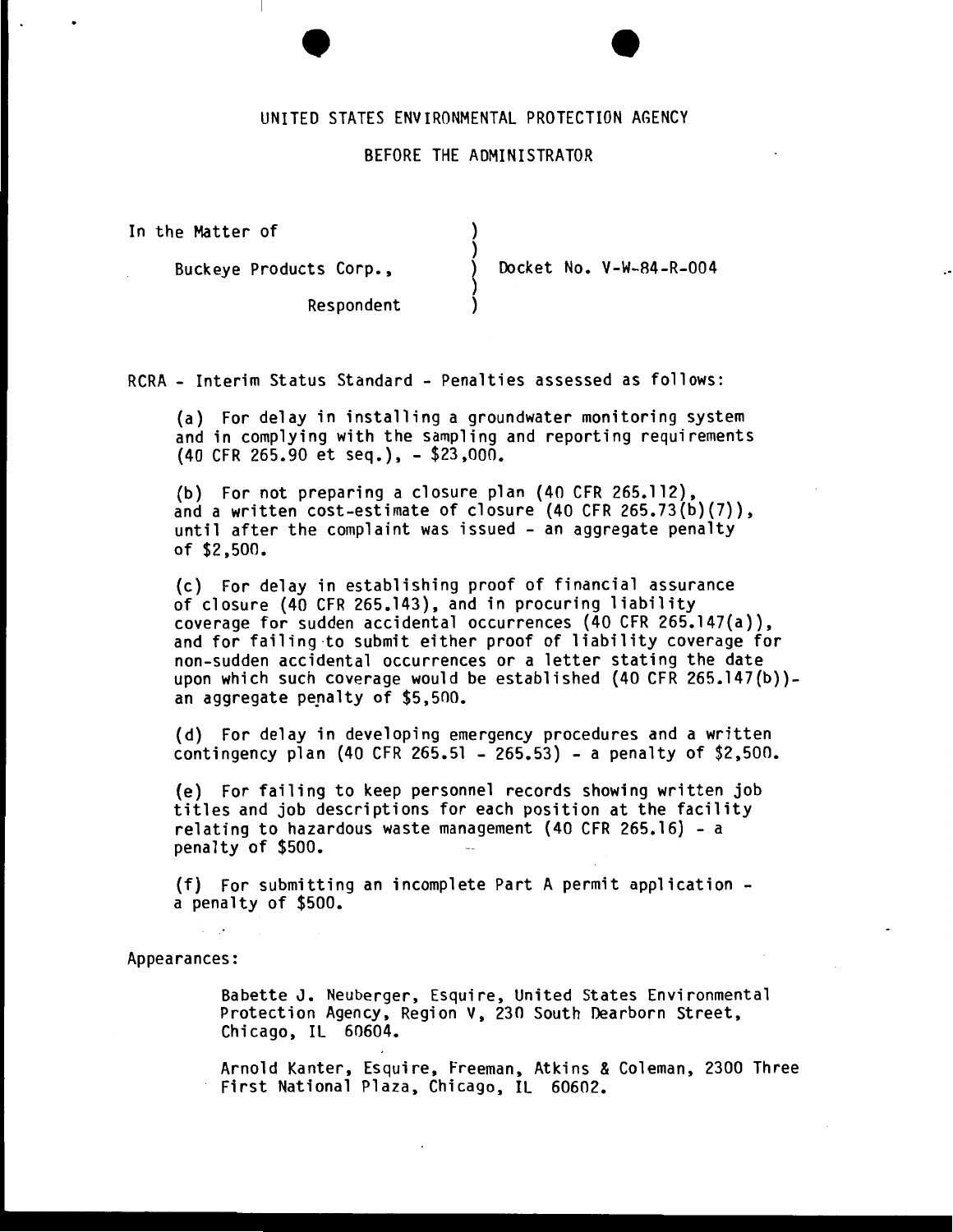#### INITIAL DECISION

This is a proceeding under the Solid Waste Disposal Act, as amended by the Resource Conservation and Recovery Act of 1976, as amended (hereafter "RCRA"), section 3008, 42 U.S.C. 692R, for a compliance order and assessment of a civil penalty for alleged violations of the Act. l/

A complaint was issued against Buckeye Products Corporation ("Buckeye") by the United States Environmental Protection Agency on November 16, 1983, alleging that Buckeye has used three lagoons to treat, store or dispose of hazardous waste without achieving interim status authority to do so as required under RCRA, and without complying with several provisions of the interim status standards for owners and operators of hazardous waste treatment, storage and disposal facilities (40 CFR Part 265). A compliance order setting the conditions for continued operation was included, and a penalty of \$35,006 was assessed. Buckeye answered denying some of the violations, admitting other violations, but claiming that they have been corrected, and asserting that the \$35,000 penalty was excessive. A hearing was requested.

### l/ Pertinent provisions of section 3008 are:

Section 3008(a)(l): "(W)henever on the basis of any information the Administrator determines that any person is in violation of any requirement of this subchapter the Administrator may issue an order requiring compliance immediately or within a specified time period  $\ldots$ .

Section 3008(g): "Any person who violates any requirement of this subchapter shall be liable to the United States for a civil penalty in an amount not to exceed \$25,000 for each such violation. Each day of such violation shall, for purposes of this subsection, constitute a separate violation."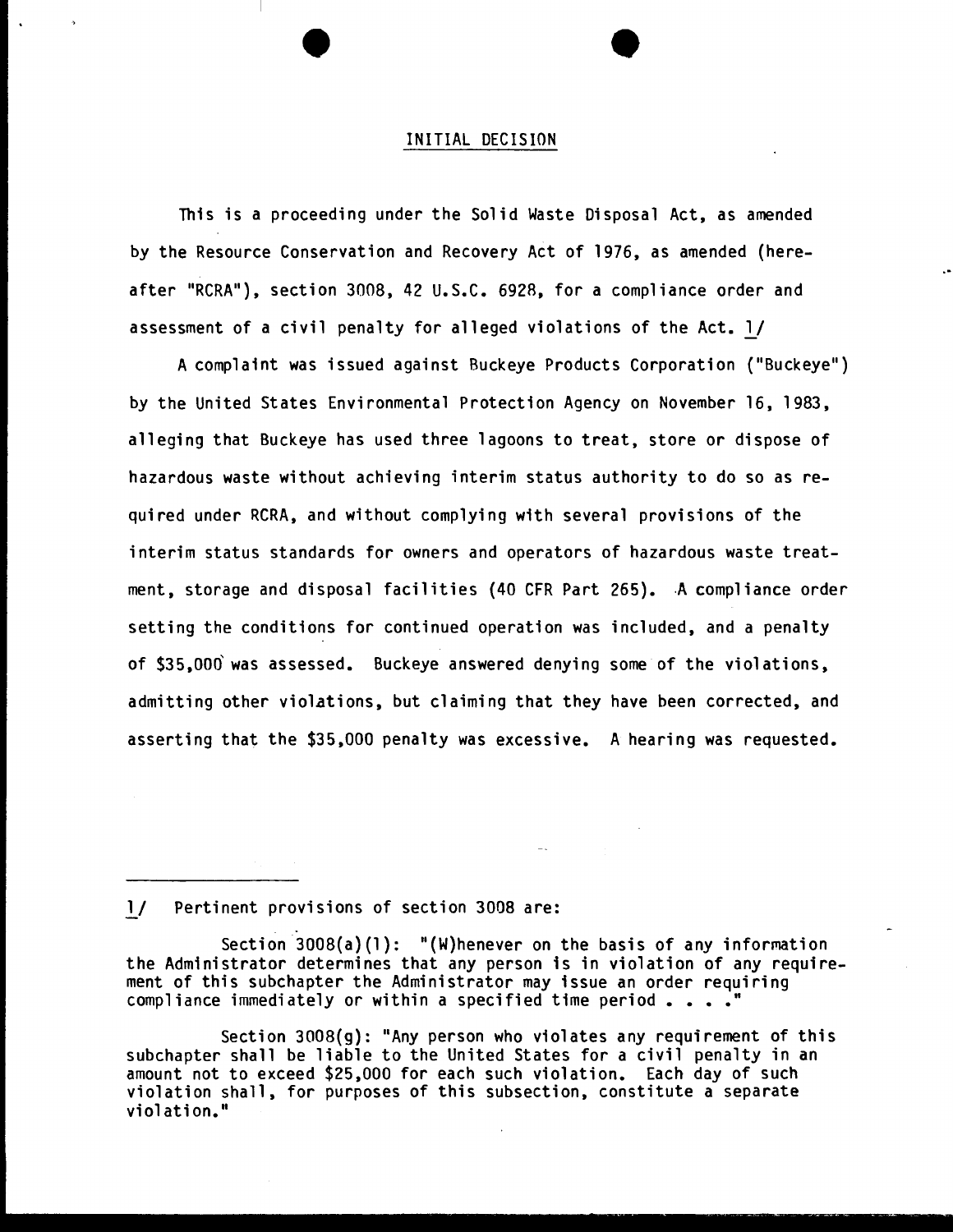Thereafter, a hearing was held in Chicago, Illinois, on June 26 and 27, 1984. Following the hearing the parties submitted briefs on the legal and factual issues. Complainant also moved to submit the affidavit of Thomas B. Golz, showing that Respondent has still not complied with certain financial and insurance requirements. That motion is unopposed and the affidavit is admitted into evidence. On consideration of the entire record and the briefs of the parties, a penalty of \$34,500 is assessed for the reasons hereafter stated, and an appropriate compliance order is entered. Findings proposed by the parties which are inconsistent with this decision are rejected.

## Findings of Fact

1. The respondent Buckeye Products Corporation is a Michigan Corporation which owns and operates a facility located at 410 East Beecher Street, Adrian, Michigan. Stipulation, Tr. 6. *£!* 

2. Operations at the facility are for the finishing of zinc die cast parts for the appliance and automotive industries. Respondent's Exh. 6, p. 4. 3. Located on the Buckeye facility are three lagoons used for the treatment, storage or disposal of hazardous waste. These lagoons are surface impoundments as defined by 40 CFR 260.10. Stipulation, Tr. ll-12.

4. On or about November 20, 1980, Buckeye submitted Part A of a hazardous waste permit application in order to achieve interim status authority under RCRA to treat, store or dispose of hazardous waste after that date. Stipulation, Tr. 7. Facilities achieving interim status are subject to the Interim Status Standards {40 CFR Part 265).

<sup>~</sup>. - . . . - .. - -- . ... - ~. .. . - - - . ·- .. . - - ... - .. . .. -'

2/ "Tr." refers to the transcript of proceedings.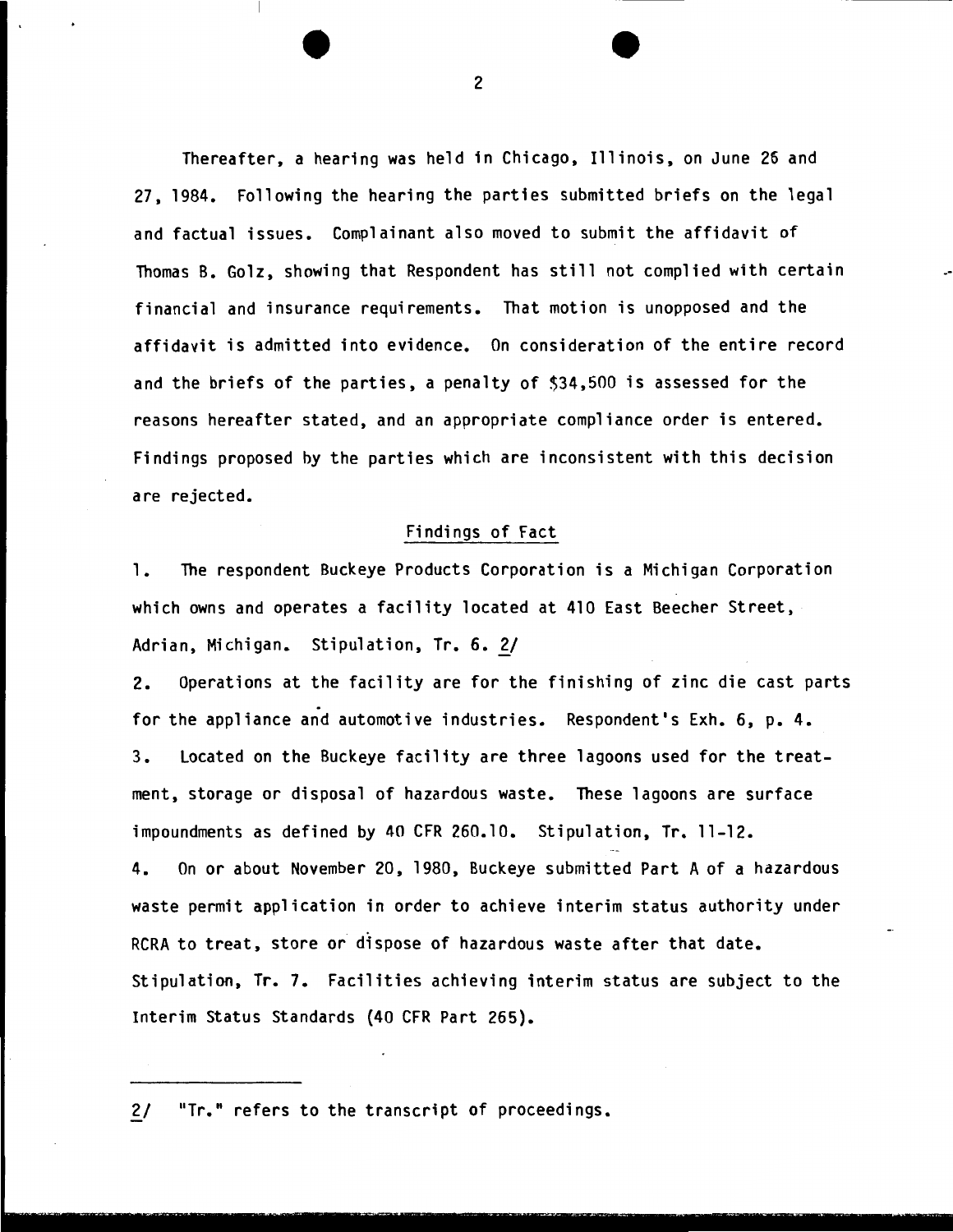5. Attached to the Part A permit application was a drawing of Buckeye's facility showing the location of the three lagoons. The lagoons, however, were not described on the application as being used to treat, store or dispose of hazardous waste, and the application did not disclose what wastes were being treated, stored or disposed of in the lagoons. Plaintiff's Exh. 1. 3/

6. Between November 19, 1980 and the date of hearing, the following listed hazardous wastes were stored in lagoon No.1: spent halogenated solvents, EPA hazardous waste number FOOl; spent non-halogenated solvents, EPA waste numbers F003 and F005; spent stripping and cleaning bath solutions from electroplating operations where cyanides are used in the process, EPA hazardous waste number F009; spent cyanide plating bath solutions from electroplating operations, EPA hazardous waste number F007; and paint sludges. Nitric acid stripping bath solutions are also stored in lagoon  $#1$ . The nitric acid stripping bath solutions may be hazardous waste due to corrosivity. Stipulation, Tr. 12.

*1.* According to a revised permit application submitted to the EPA March 12, 1983, and subsequently revised on June 6, 1983, waste water treatment sludges from Buckeye's electroplating operations were stored in the three lagoons. These wastes are listed hazardous wastes and have an EPA hazardous waste No. F006. Stipulation, Tr. 11-12.

8. The three lagoons contain approximately 19,800 cubic yards of hazardous waste. Stipulation, Tr. 13.

3/ The EPA's exhibits are designated as "Plaintiff's Exhibits." Buckeye's  $\mathbf{\bar{e}}$ xhibits are designated as "Respondent's Exhibits."

3

- ---------~-------------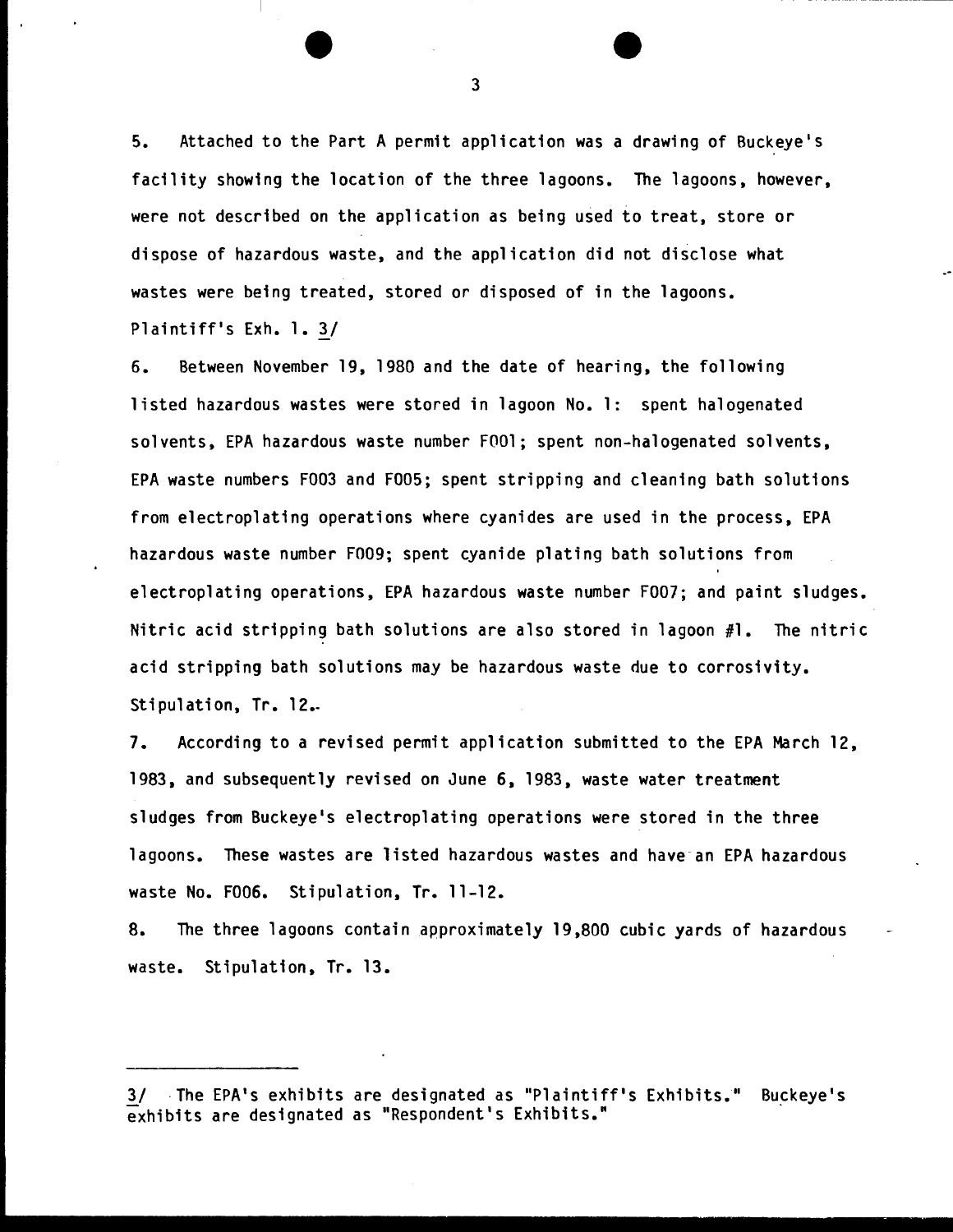9. On June B. 1982, Buckeye's facility was inspected by an inspector from the Michigan Department of Natural Resources ("MDNR") to determine Buckeye's compliance with RCRA. Stipulation, Tr. 12; Plaintiff's Exhs. 3, 6. 10. Following the inspection, Buckeye on August 12. 1982, received written notice listing the following violations of RCRA:

- 1. There are significant differences between the November 20. 1980 Form 3 RCRA (EPA Form 3510-3) submitted to EPA and the actual hazardous waste activities now occurring at your facility relative to the treatment and disposal of hazardous waste. In accordance with 40 CFR l22.23(c), EPA should have been notified of these intended changes by submittal of a revised Part A permit application. You are in violation of 40 CFR 122.23(c).
- 2. A written waste analysis plan has not been completed, in violation of 40 CFR 265.13.
- 3. In violation of 40 CFR 265.14(c), your facility does not have appropriate warning signs posted at the entrance to your hazardous waste area.
- 4. Your facility does not have a written inspection schedule nor do you record the inspections that are done. This deviation from the requirements is a violation of 40 CFR 265.15.
- 5. Although you indicated that training in hazardous waste management is provided to your employees. none of the documentation required under 40 CFR 265.16 has been initiated. This is a violation.
- 6. 40 CFR 265.37 requires your facility to attempt to make a arrangements with local authorities. including fire departments, police departments and local hospitals, in case of an emergency at your facility. As you have not done this, you are in violation of this section.
- 7. Your facility is in violation of Subpart D of 40 CFR 265, being 40 CFR 265.51 through 40 CFR 265.56, in that you have neither a Contingency Plan nor Emergency Procedures developed.
- B. Your facility does not maintain an operating record as required under 40 CFR 265.73 and hence is in violation of said section.
- 9. The records required under 40 CFR 265 were not available during my inspection and you are therefore in violation of 40 CFR 265.74.

 $\mathbf{l}$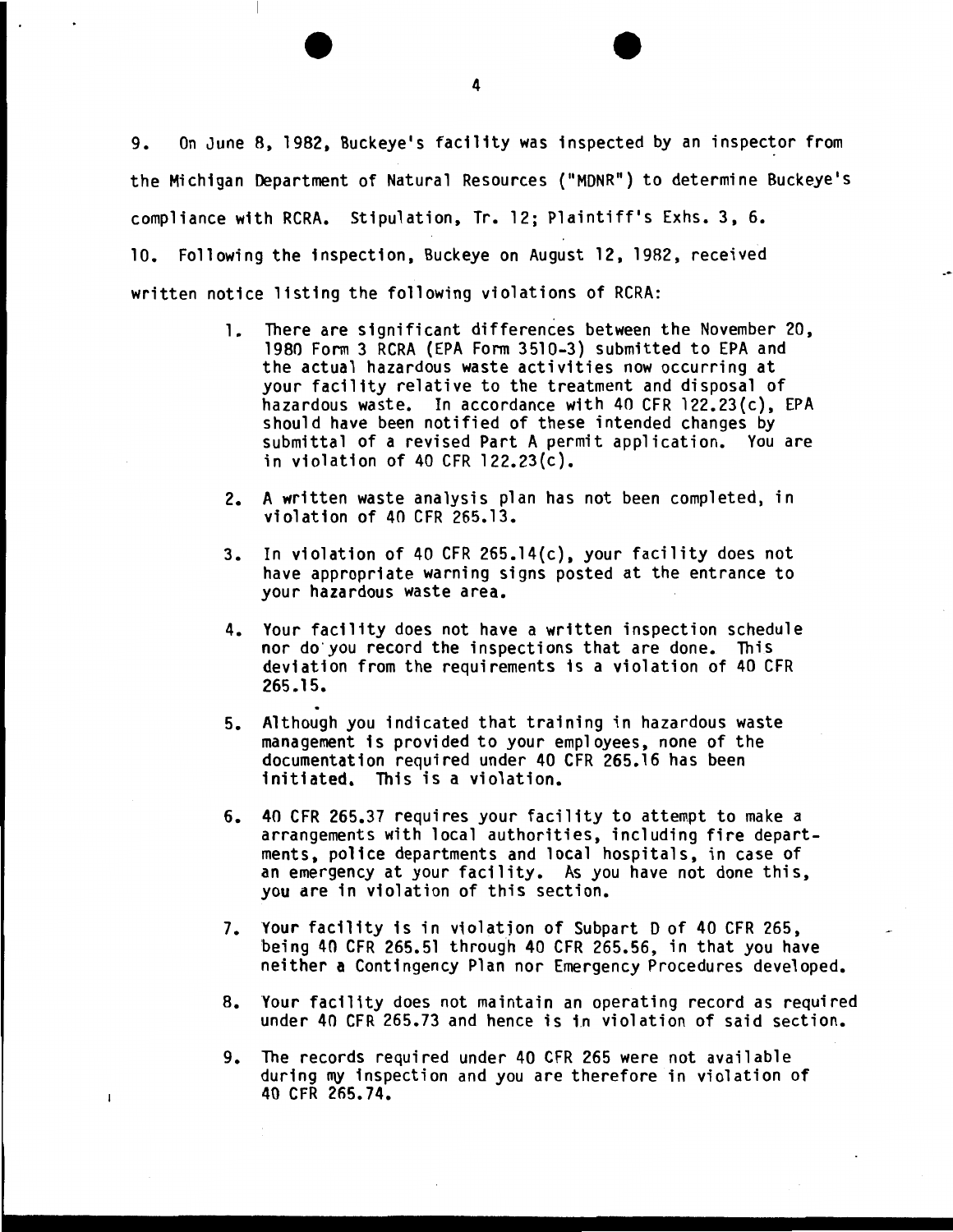- 10. You have neither developed a plan for, nor initiated, groundwater monitoring as required in Subpart F of 40 CFR 265. You are therefore in violation of 40 CFR 265.90 through 40 CFR 265.94.
- 11. The Closure Plan required by 40 CFR 265 Subpart G is neither developed nor available for inspection. This constitutes a violation of 40 CFR 265.112.
- 12. The uncovered tanks used to handle hazardous waste at your facility do not have the two foot freeboard required under 40 CFR 265.192.
- 13. You are in violation of 40 CFR 265.222 and 40 CFR 265.224 in that the surface impoundment used for storage of metallic hydroxide sludge does not have the necessary two feet of freeboard nor do the dikes have a protective covering to preclude erosion or deterioration.
- 14. A follow up program for tracking manifested waste shipments for which you have not received a signed disposal copy within 35 days of shipment has not been developed. Additionally, your facility is in violation of 40 CFR 262.42 in that the required manifest Exception Report had not been submitted to the EPA Regional Administrator at the time of my inspeciton.
- 15. You are in violation of 40 CFR 262.33 and 40 CFR 262.34 in that placards are not available at your facility in the event that your transporter does not have the necessary placards and your storage tanks are not clearly labeled with the words "Hazardous Waste".
- 16. The necessary records of test results and analyses needed for. determination that your waste is hazardous are not on file as required by 40 CFR 262.40 and you are hence in violation of said section.
- 17. The present practice of disposing of the filter bags from the polishing filters in the pretreatment system and the paint<br>sludge from the spray booth with the general plant refuse must cease immediately. These wastes must be disposed of in accordance with the requirements of Act 64, P.A. 1979 and the Resource Conservation and Recovery Act.

Plaintiff's Exh. 6.

11. Buckeye submitted a revised Part A application to the EPA on March 2, 1983, which was further revised on June 6, 1983, as a result of the EPA's comments. The lagoons were now shown as processes used to treat, store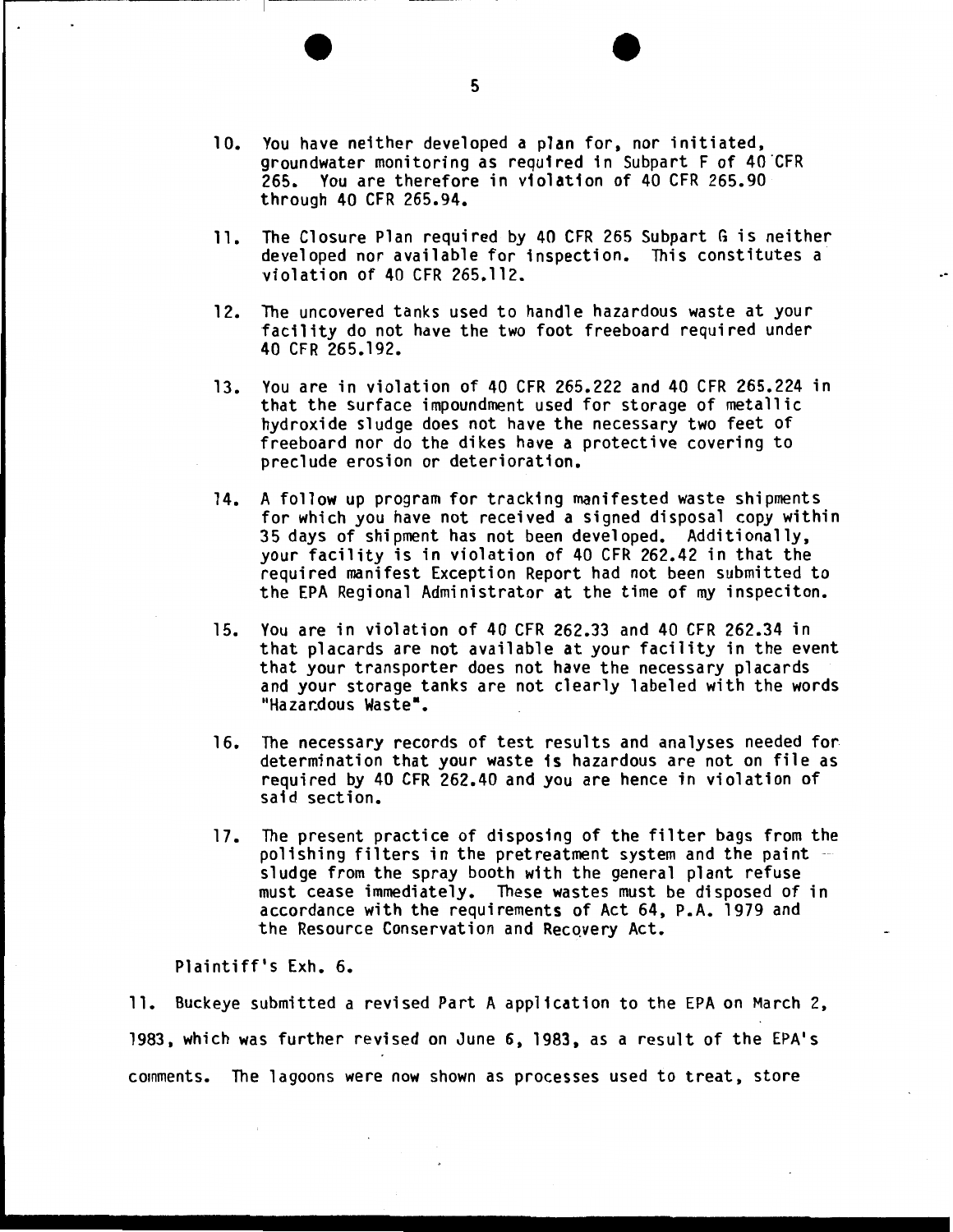or dispose of hazardous waste. The revised permit application dated June 6, 19R3, contained the statement that the lagoons were no longer part of any treatment process. They are, however, still being used for the storage of hazardous waste and contain approximately 19,800 cubic yards of hazardous waste. Respondent's Exh. 16; Plaintiff's Exh. 2; Stipulation, Tr. 11-13; Tr. 68.

12. Pursuant to 40 CFR, Part 265, Subpart F, Buckeye by November 19, 1981, should have had a groundwater monitoring program capable of yielding groundwater samples for analysis to determine the impact of the lagoons on the quality of groundwater in the uppermost aquifer underlying the lagoons. Stipulation, Tr. 7.

13. MDNR's notice of violations of August 12, 1982, required Buckeye to submit a plan for a hydrogeological study to MDNR by September 13, 1982, which would include a schedule for establishing a groundwater monitoring program. Buckeye retained Johnson & Anderson on September 16, 1982, to assist it in preparing the plan. The plan was submitted to MDNR on November 2, 1982, and approved by MDNR subject to specified conditions by letter dated November 12, 1982. Stipulation, Tr. 8; Plaintiff's Exh. 6; Respondent's Exh. 9. 14. On February 7, 1983, Buckeye contracted with Johnson & Anderson to install observation wells and a groundwater monitoring system. Stipulation, Tr. 7-8.

15. On March 9, 1983, MDNR made another inspection of Buckeye's facilities. Buckeye was found to be still not in compliance in the following respects:

(a) The groundwater monitoring program had still not reached the stage where it was capable of yielding groundwater samples for analysis. As noted above {Finding No. 14), however, Buckeye, a month prior thereto, had contracted for the installation of observation wells and a groundwater monitor ing system.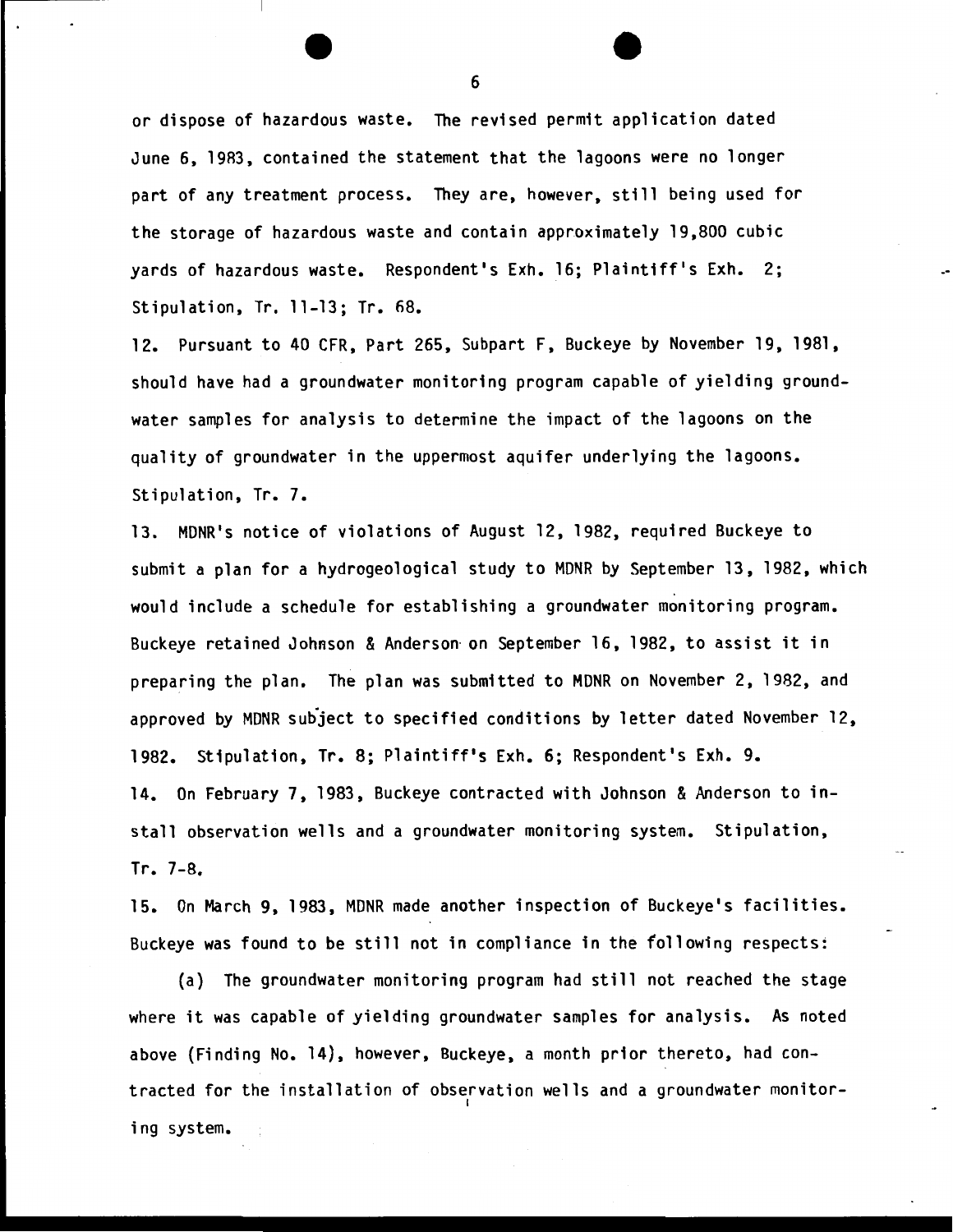{b) Buckeye did not have a written closure plan as required by 40 CFR 265.112(a).

(c) Buckeye did not have a written estimate of closing costs as required by 40 CFR 265.73{b}(7}.

(d) Buckeye had not established proof of financial assurance for the closing of its facility as required by 40 CFR 265.143.

(e) Buckeye did not have liability insurance coverage for its facility as required by 40 CFR 265.147.

(f) Buckeye did not have a contingency plan to minimize the hazards created by its facility as required by 40 CFR 265.51 through 265.53.

(g) Buckeye did not have on file written job titles and job description records for employee positions related to hazardous waste management as required by 40 CFR 265.16{d). Stipulation, Tr. 8-11; Tr. 127. 16. Buckeye completed its installation of monitoring well~ in May 1983. Under the groundwater monitoring regulations, quarterly samples of the groundwater should have been taken during the first year after the monitoring wells were in place and analyzed for specified parameters indicating groundwater contamination. 40 CFR 265.92; Tr. 175. The results of the sampling should have been reported to the EPA within 15 days after completing each quarterly analysis. 40 CFR 265.94. The first sample, however, was not taken until December 1983, after the complaint in this matter was issued, with a second sample being taken in April 1984. These samples disclosed that some of the parameters had concentrations or values which exceeded the primary drinking water standards. Tr. 216-18. The results of these samples were not reported to the EPA until June 1984. Stipulation, Tr. 13. 17. By May 19, 1981, Buckeye should have prepared and had on file a written closure plan as well as a written estimate of the cost of closure. 40 CFR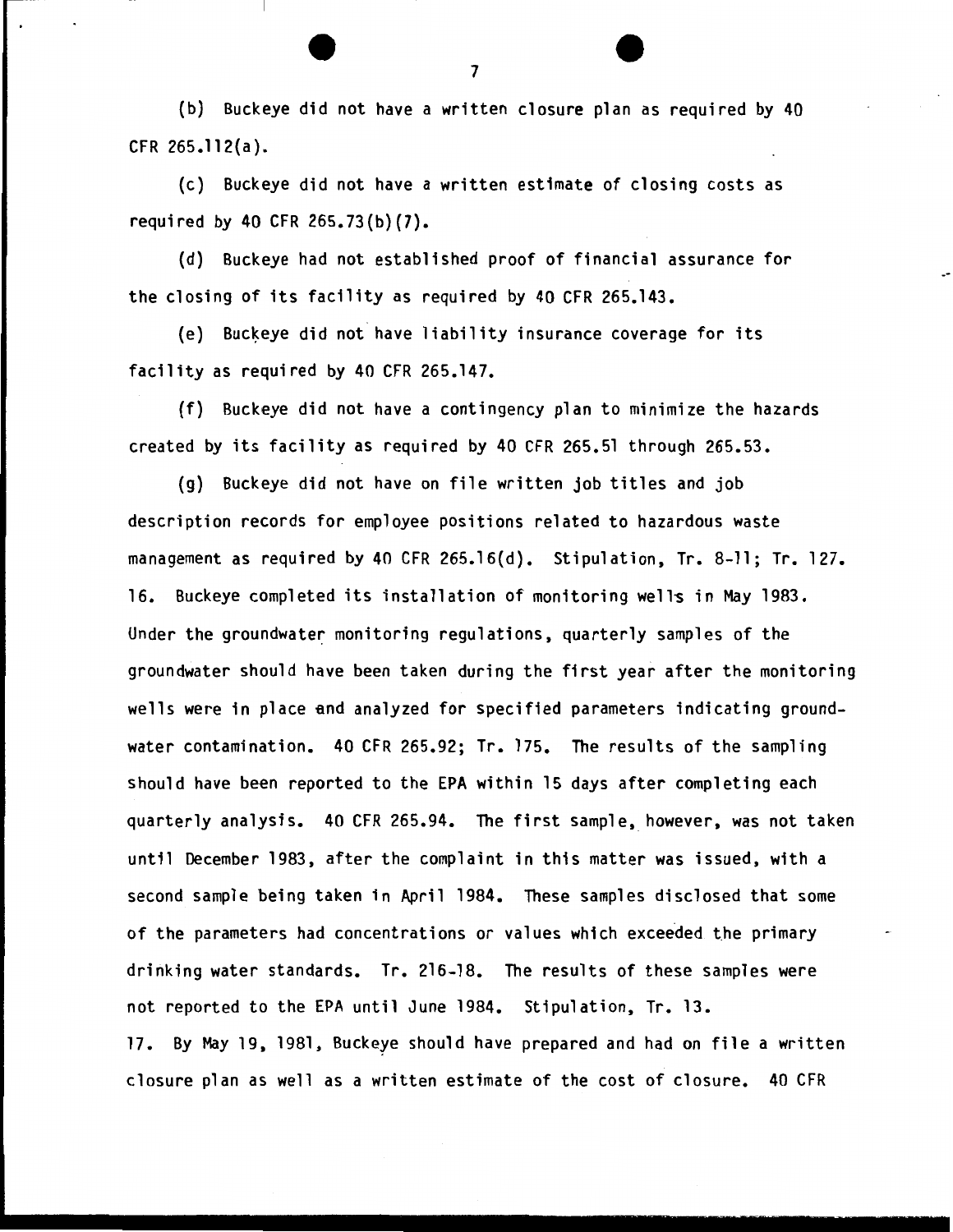265.112(a), 265.73(b)(7). The closure plan and cost estimate were not prepared until December 1983, after the complaint in this matter was issued, and they were submitted to the EPA in January 1984. Stipulation, Tr. 9-10. 18. By July 6, 1982, Buckeye should have established proof of financial assurance for closure of its facility. 40 CFR 265.143 (for effective date, see 47 Fed. Reg. 15033 (April 7, 1982)). This was not done until after the MONR inspections and the necessary proof was not submitted to the EPA until January 1984, after the complaint was issued in this matter. Buckeye appears to have still not fully complies with this requirement in that it has not submitted a standby trust agreement for its closure letter of credit. Stipulation, Tr. 10-11; Affidavit of Thomas B. Golz.

19. By July 15, 1982, Buckeye should have had liability insurance coverage for sudden accidential occurrences at the facility. 40 CFR 265.147 (for effective date, see 47 Fed. Reg. 16545 (April 16, 1982)). This was not procured until after· the MDNR inspections. By January 16, 1983, Buckeye was to have sumitted proof of liability coverage for non-sudden accidental occurences or a letter to the Administrator stating the date upon which such coverage would be established. 40 CFR 265.147{b){5). In January 1984, after the complaint was issued, Buckeye submitted proof to the EPA of sudden liability coverage. Through an oversight, it omitted proof of coverage for non-sudden accidents, assuming that the policy submitted in January 1984 was sufficient. Buckeye at the hearing stipulated that it would submit said policy no later than July 10, 1984. Stipulation, Tr. 11, 168. As of October 12, 1984, however, the policy had not been submitted. Affidavit of Thomas B. Golz.

20. At the time of the inspections, Buckeye was unable to produce the contingency plan required by 40 CFR 265.51 through.265.53, to minimize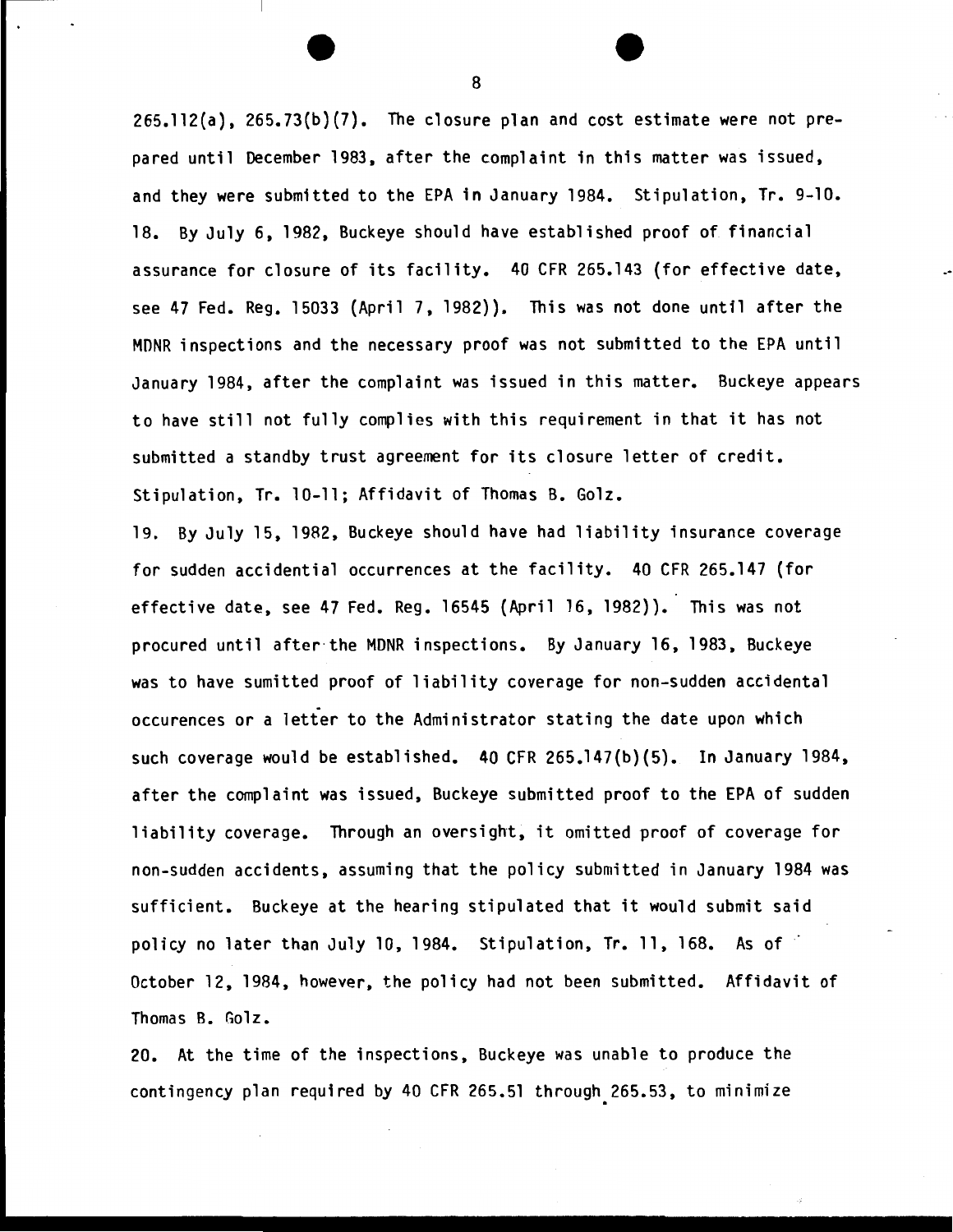hazards created by its management of hazardous waste. A contingency plan was available, however, on April 11, 1983, and contained an Emergency Procedures Memo dated September 1982. Stipulation, Tr. 11. 21. The personnel training records maintained at Buckeye's facility at the time of the MDNR's inspection on March 9, 1983, did not include written job titles and job descriptions for each position at the facility related to hazardous waste management. Plaintiff's Exh. 4, p. 82.

Other findings of fact on contested issues are set forth in the discussion and conclusions which follow.

#### Discussion and Conclusions

Essentially the issues presented for resolution in this case all have to do with the appropriateness of the proposed \$35,000 penalty, since the violations themselves are not disputed. The statute provides that in assessing a penalty consideration must be given to the seriousness of the violations and a respondent's good faith efforts to comply. 4/ Buckeye's defense is that the-violations were not potentially harmful to man or the environment, and hence are not serious, and that in considering Buckeye's good-faith efforts to comply, account must be taken of its adverse financial condition in 1982 and 1983. Both sides are in agreement that in determining the appropriate penalty, guidance may be sought from the final RCRA Civil Penalty Policy dated May 8, 1984. 5/

4/ RCRA, section  $3008(c)$ , 42 U.S.C. 6928 $(c)$ .

Sf The RCRA Civil Penalty Policy is in the record as Plaintiff's Exhibit No. 10.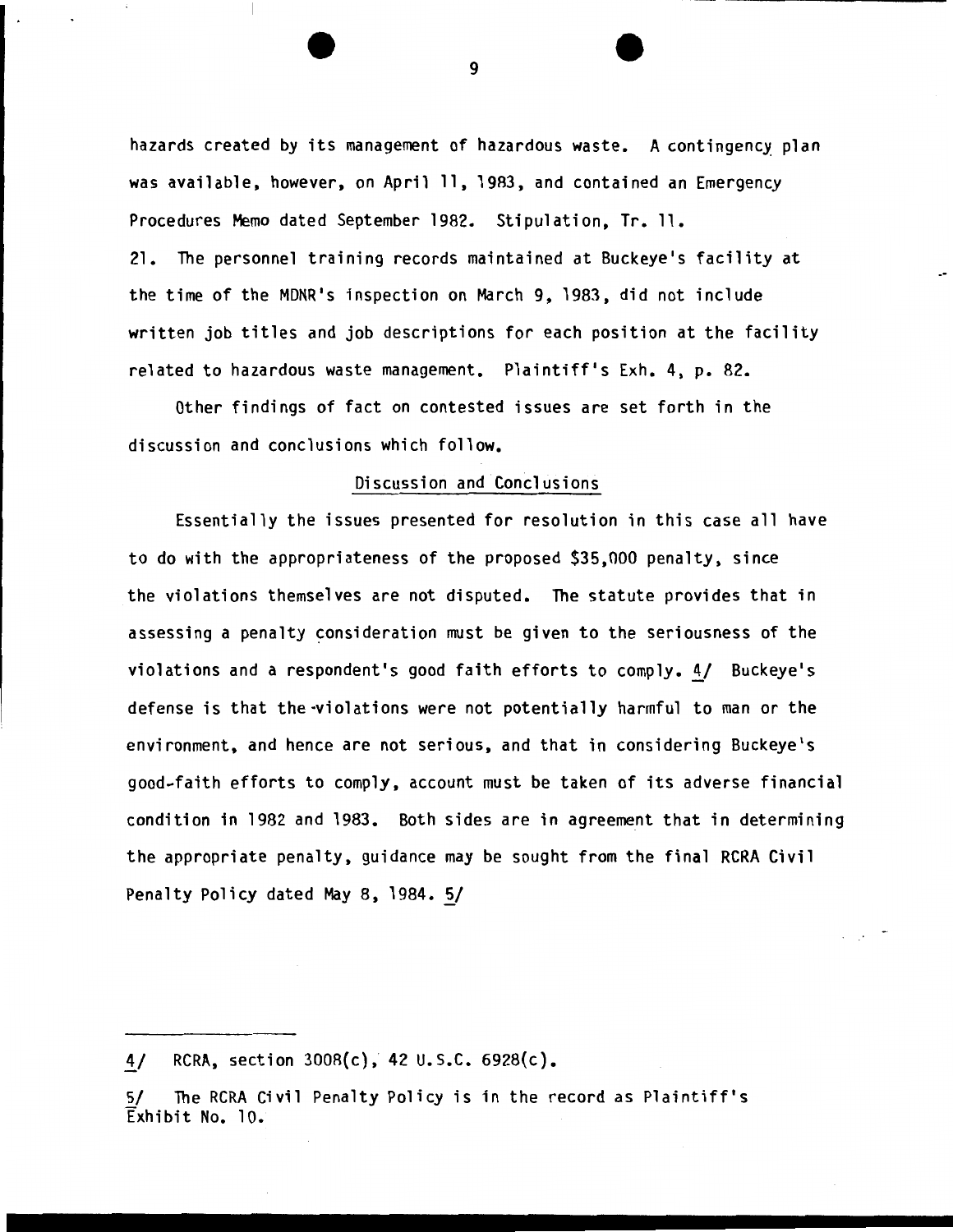#### Failure to Monitor Groundwater

Buckeye argues that no harm was created by its delays in monitoring its groundwater because the waste was pretreated to remove or render harmless the hazardous constitutents before it was put into the lagoons, the likelihood for migration from the lagoons was minimal, and there was no potential harm to drinking water.  $6/$ 

As to Buckeye's pretreatment of the waste, this apparently consisted of eliminating the cyanide through oxidation, reducing hexavalent chromium to trivalent chromium (not considered hazardous), and precipitating out the heavy metals. 7/

Dr. Homer, Complainant's admitted expert witness on the characteristics of hazardous waste and on the regulations and statutes which relate to its management, testified that even though the wastes were treated there was still the possibility of the treatment being incomplete and of heavy metals in the waste such as. chromium, nickel or copper being deposited in mobile form in the sludge. 8/

6/ Buckeye's brief at 7-8.

II Tr. 259; Respondent's Exh. 6, p. 4.

*81* Tr. 33-34, 55-58. The danger of incomplete treatment was also noted by the EPA in its published statement explaining why it was retaining its listing of certain chromium-containing waste streams including electroplating wastestreams, No. F006, notwithstanding that these wastewaters, like Buckeye's waste, are treated by reduction of the hexavalent chromium to the trivalent state and the subsequent precipitation of chromium (III} hydroxide. See 45 Fed. Reg. 72939 (October 30, 1980). Official notice may be taken of this document. 44 U.S.C. 1507; see also Tr. 40 •

.................................................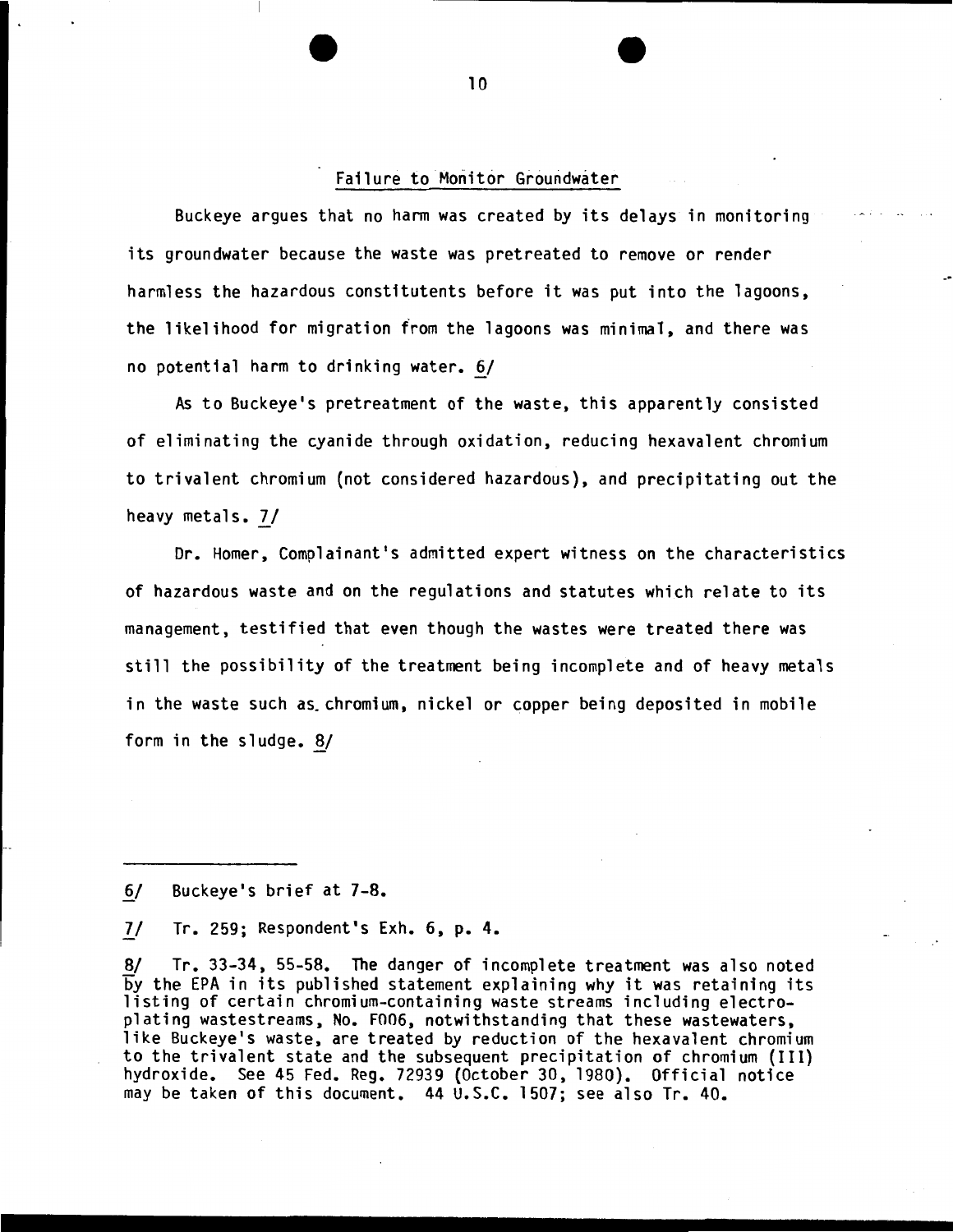Buckeye argues that Dr. Homer's testimony -should not be given weight asserting that it was not based upon the process that Buckeye was using.  $9/$ Dr. Homer, however, was familiar with Buckeye's operation as shown in the EPA's files, including the Part A permit application, inspection reports, environmental assessment reports and the like. lQ/ He was testifying from his knowledge of the Agency's regulations and background papers dealing with the wastes handled by Buckeye, which undoubtedly reflect the Agency's experience in such matters. His own training and his experience in enforcing the laws and regulations would also seem to qualify him to testify about the characteristics of hazardous waste and the effectiveness of waste treatment processes. 11/ Contrary to what Buckeye argues, nothing adduced by Buckeye about its treatment processes shows that Dr. Homer's concern about the waste containing hazardous substances capable of contaminating the groundwater was unreasonable. Buckeye's plant manager, Mr. Parker, who testified on this issue, admitted that the treatment used by Buckeye is the kind that is common to the electroplating industry, but went on to say that each electroplating company may have its individual problems because of the chemistry aspect of the treatment. 12/ Mr. Parker, however, was not enlightening on what was special about Buckeye's chemistry that would dispense with problems created

}l/ Stipulation, Tr. 14, see also Tr. 21-22.

*}1\_1* Tr. 259.

٠,

<sup>9/</sup> Buckeye's brief at 7.

<sup>10/</sup> Tr. 22-23. Apparently, Dr. Homer did not know prior to the hearing<br>of a revised permit application filed by Buckeye in March 1983. This did of a revised permit application filed by Buckeye in March 1983. not affect the substance of his testimony. See Tr. 63, 88-91.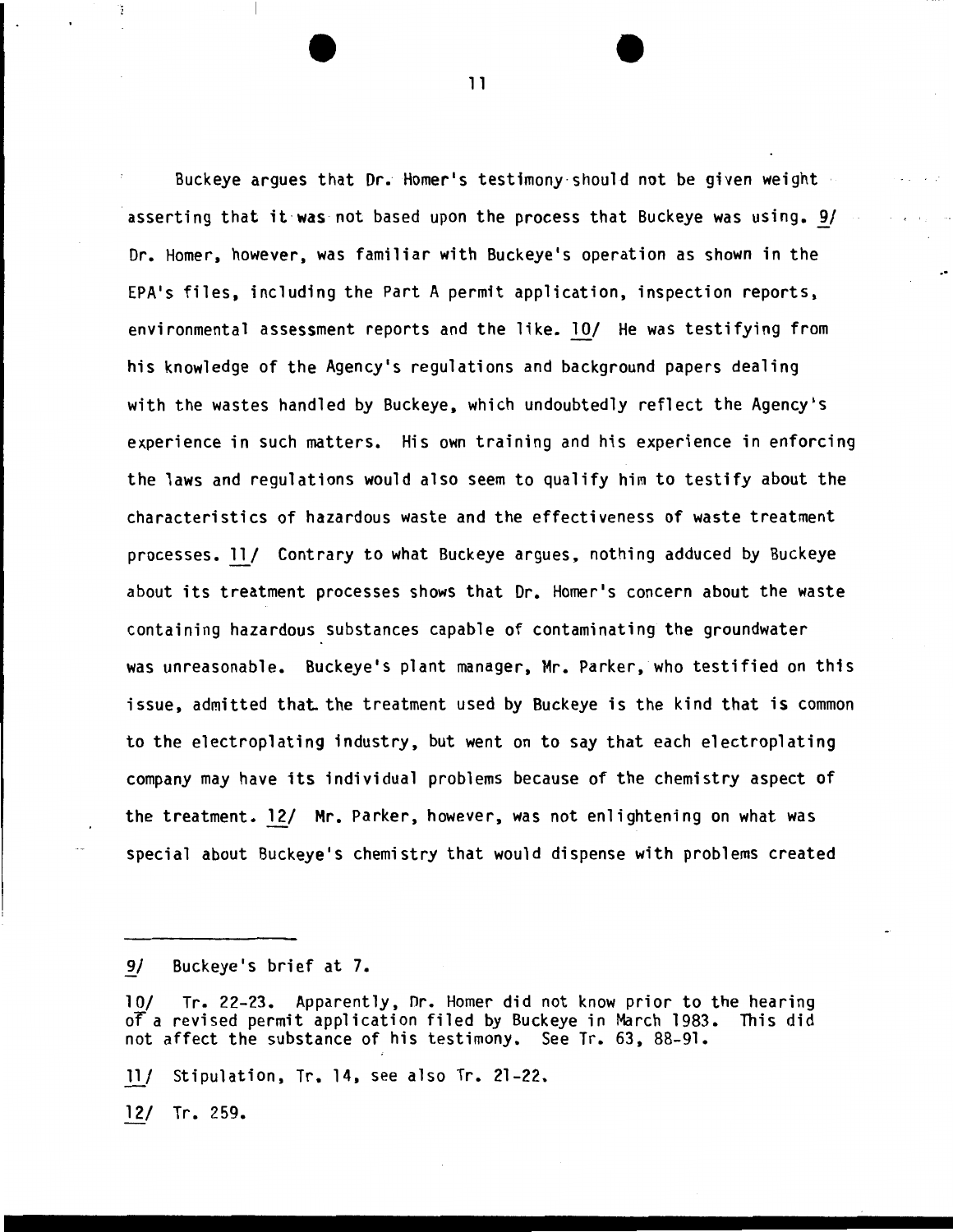by human error in the treatment, which Mr. Parker admitted could occur, or would ensure that the chemical treatment was as thorough in making the sludge harmless as Mr. Parker assumes it was. 13/ It is significant that the professional engineering firm employed by Buckeye to assist it in complying with the groundwater monitoring requirements, in its initial evaluation of Buckeye's facility noted that hazardous leachate was probably escaping from the lagoons into the soils and groundwater. 14/

Buckeye also argues that the potential for hazardous waste migrating from the lagoon was low because the lagoons were clay lined. 15/ The regulation allows for a partial or complete waiver of the monitoring requirements if a respondent can furnish a written demonstration certified by a qualified engineer that hydrogeological factors reduce the migration potential to a low probability. 16/ Presumably, if geological conditions at the site had supported such written demonstration, Buckeye would have obtained one in order to save itself the expense of a full monitoring program. Buckeye's engineers, however, .have not produced any such demonstration, but on the basis of their evaluation have proceeded with a full monitoring program, including a quality assessment program to be carried out in the event that significant pollution of the groundwater is indicated by the initial

- 13/ There is no evidence that Buckeye ever tested the sludge to determine whether, in fact, it contained harmful chemicals.
- 14/ See Respondent's Exh. 6, p. 11.
- 15/ Buckeye's brief at 8. The actual testimony of Mr. Water's, Respondent's expert on hydrogeology, was that the lagoons have a natural clay foundation. Tr. 325.
- 16/ See 40 CFR 265.90(c).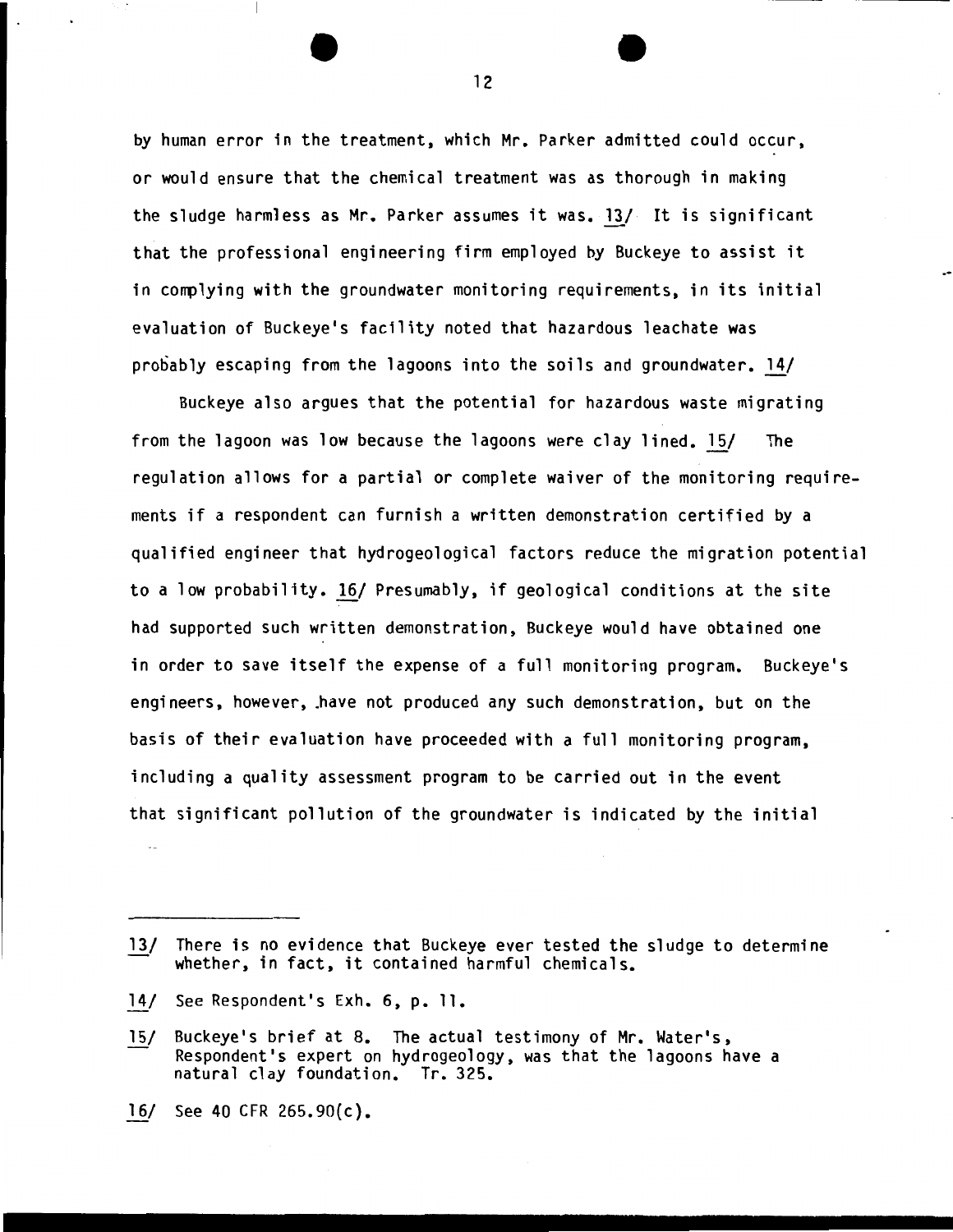screening. *121* The clay soil in which the lagoons were constructed may, in the words of Mr. Waters, have resulted in migration from the lagoons being "somewhat impeded." The record does not show, however, that the potential for migration was so low as to justify Buckeye's delay in  $implementing$  its monitoring program.  $18/$ 

A further argument made by Buckeye is that contaminants migrating into the groundwater from the lagoon would be diluted to nondetectable levels shortly after they enter the groundwater. 19/ Assuming for purposes of argument that the EPA would recognize dilution as an offsetting factor in determining what should be done about contaminants migrating from the lagoons, Buckeye at this time does not have the necessary data to support it's claim. The monitoring wells installed by Buckeye are but an initial screening step in evaluating how the lagoons may affect the quality of the underlying groundwater. If an increased concentration of pollutants over background levels is found at the monitoring wells, a more comprehensive monitoring program must then be undertaken to determine the possible effects upon the groundwater. 20/ Mr. Waters, admitted that more data was needed to determine at precisely what point the pollutants actually became nondetectable in the groundwater. He was willing to estimate that they would be nondetectable three-quarters of a mile down grade from the lagoons on

- *121* See Respondent's Exhibit 6, p. 12; Respondent's Exhibit 18.
- 18/ Tr. 325.
- 19/ Buckeye's brief at 13; see testimony of Mr. Waters. Tr. 326, 329.
- 20/ See Tr. 176-77; 40 CFR 265.92- 265.93.

13

. ·· ····· ··-·-·------ ------ ---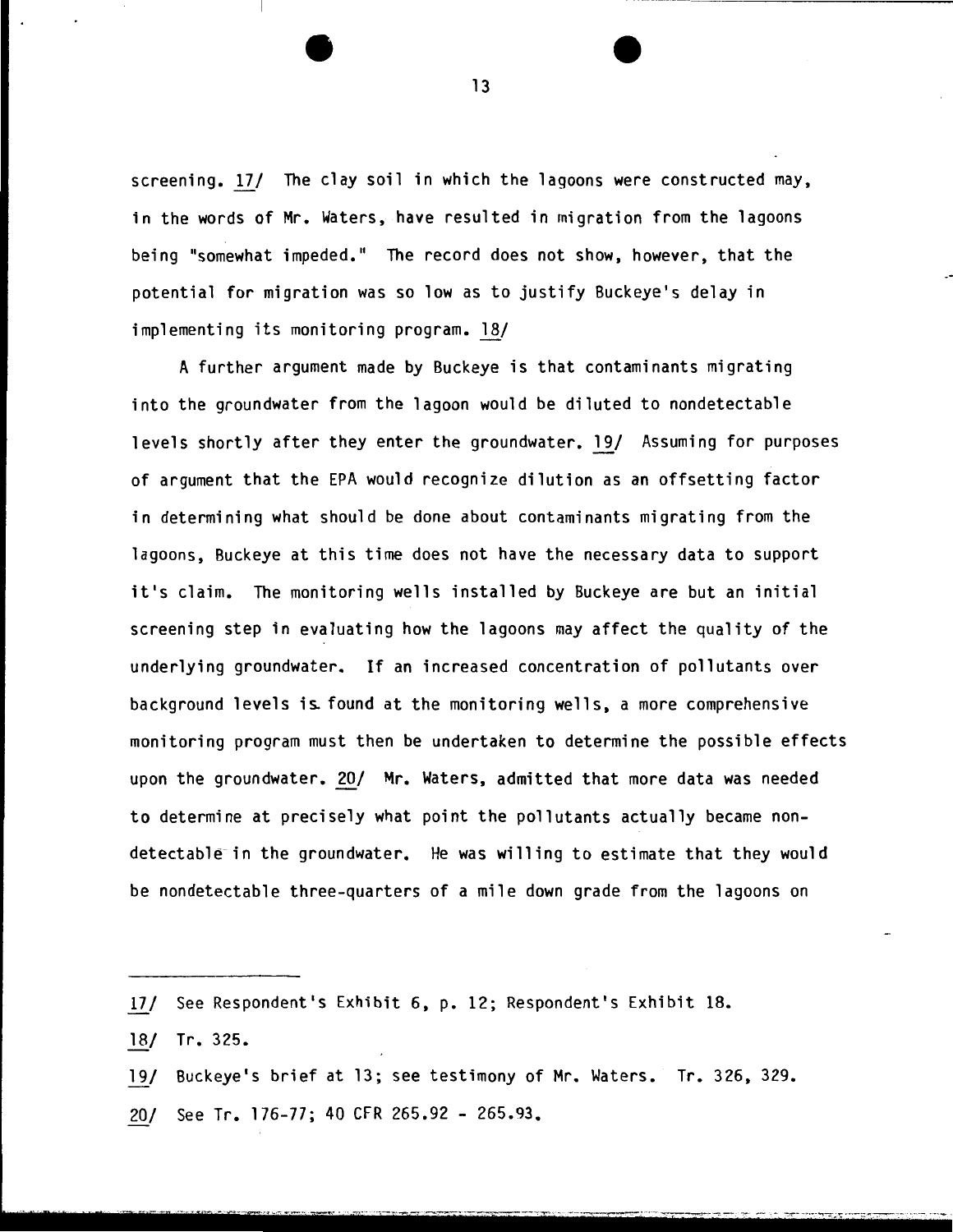the basis of his past experience with other spills where metals were involved in similar aquifers. 21/ Mr. Water's estimate, however, is not an adequate substitute for the more thorough analysis required by the EPA's regulation.

Finally, Buckeye argues that there was no likelihood of harm to drinking water from the lagoon. While potential harm to drinking water is an important consideration in monitoring groundwater, it is by no means the only consideration. This is evident from the regulation itself which allows a variance from the monitoring requirements upon a demonstration that there is a low potential for migration of hazardous substances via the aquifer not only to domestic wells, but also to industrial and agricultural water supply wells. 22/ The EPA's intention is also made clear in the preamble to the regulation where the EPA stated:

> The Agency does not believe that aquifers underlying the facility that do not qualify as underground sources of drinking water should be exempted from -consideration. Such aquifers may have other uses worthy of protection, or may be hydraulically connected to other water supply wells or surface waters needing protection. 23/

~' . - - - .. - - . - <sup>~</sup>- . - -

In this case, one surface water that could be polluted by the lagoons is the Raisin River. True, Mr. Waters estimated that metal pollutants migrating from the lagoons would be so diluted as to be nondetectable when

- 21/ See Tr. 350-51.
- 22/ See 40 CFR  $265.90(c)$ .
- 23/ 45 Fed. Reg. 23192 (May 19, 1980).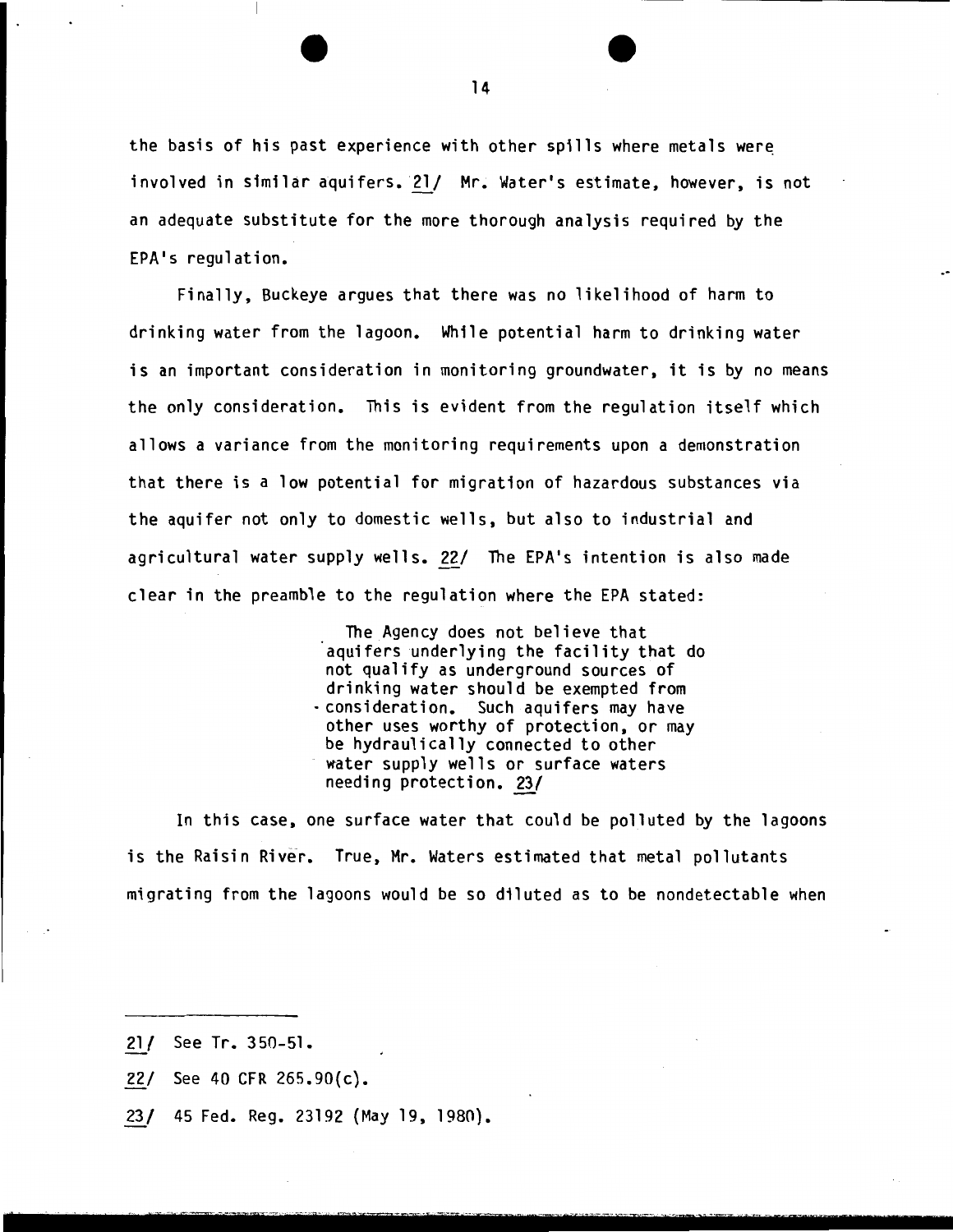they reached the Raisin River. 24/ As already noted, however, supra at 14, Mr. Waters' estimate is not supported by the monitoring and hydrogeological analysis which the EPA requires.

Groundwater monitoring, as is clear from the requirements themselves, is intended to prevent significant pollution of the groundwater from taking place, or at least to detect it in its incipiency when there is the greatest chance of being able to remedy it. As the EPA noted in its preamble to the regulation, "[I]f significant groundwater contamination occurs before detection, the difficulties of corrective action are made all the more severe." 25/ Buckeye's position seems to be that while it concedes its obligation to comply with the monitoring requirements, they were really a superflous precaution in its case. The record simply does not support such a position.

The EPA has classified the violation as a serious violation with a major potential for harm, under the RCRA Civil Penalty Policy. 26/ The risk created by Buckeye's violation is that of significant pollution of the groundwater. It has not been shown here that this is so unlikely to occur as to dispense with the monitoring required by the regulations. Pollution of the groundwater, if it does happen, can have very serious

26/ See Complainant's brief at 12; Plaintiff's Exh. 10, pp. 4, 7-8.

<sup>24/</sup> Tr. 329. Mr. Waters testimony was based on the assumption that the rfver was more than a mile from the site. His firm's own hydrogeological evaluation, however, placed the river at 3/4 mile from the site. Respondent's Exh. 12, p. 2.

<sup>25/ 45</sup> Fed. Reg. 33193 (May 19, 1980).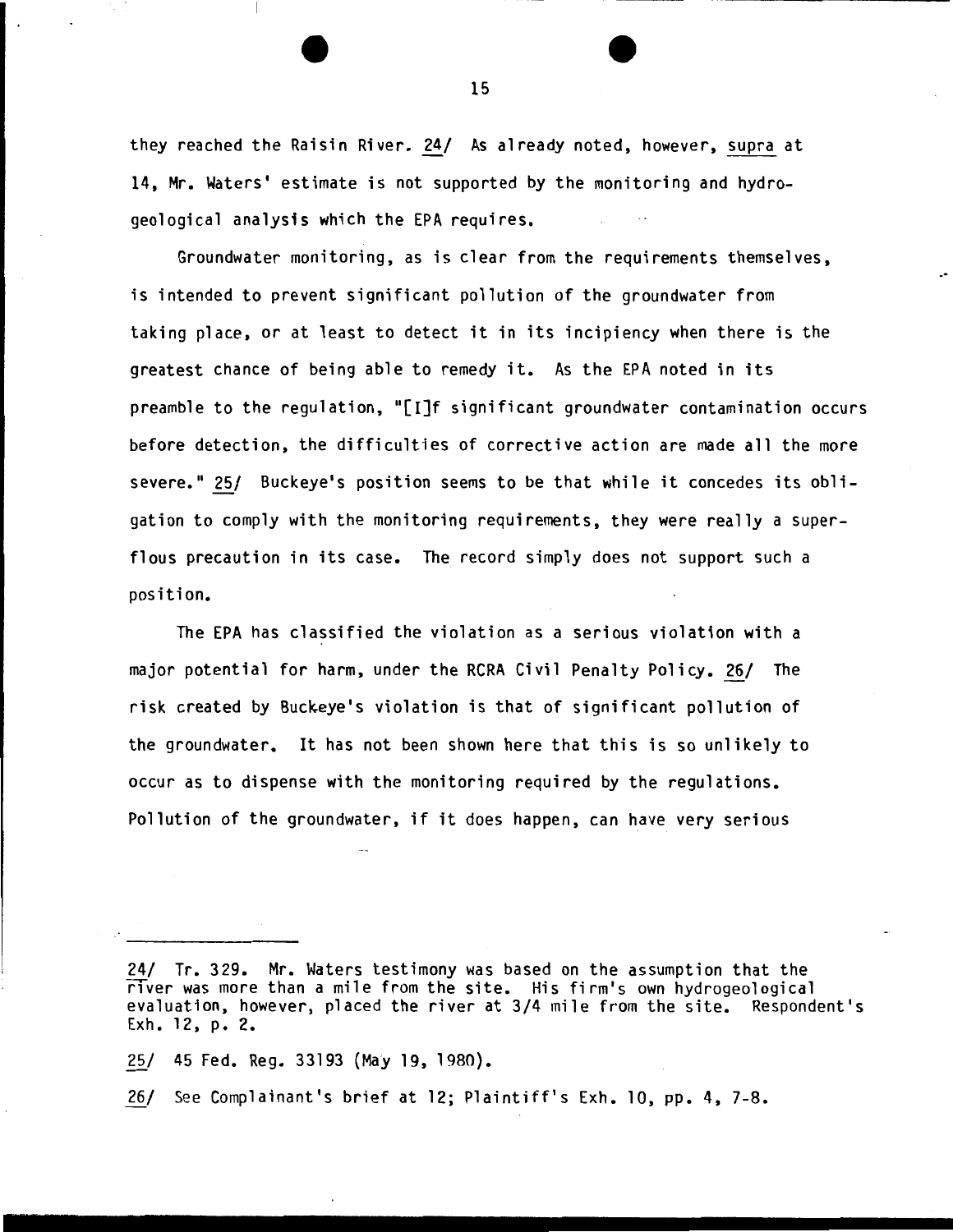consequences. This is sufficient justification for the EPA classifying this as a major violation with respect to potential harm. Similarly, a delay of about two years in having its groundwater monitoring program operative is properly classified as a major deviation from regulatory requirements. 27/ It should be noted that the two quarterly samples submitted by Buckeye each showed concentration values in drinking water parameters which exceeded values listed in Appendix III of the regulations. 28/ Such results must be reported to the EPA within 15 days after completion of the quarterly analysis, and hence, Buckeye is approximately two years overdue in reporting to the EPA evidence indicating that its lagoons may be a significant environmental hazard. 29/ I find, therefore, that EPA's proposed penalty of \$23,000 is consistent with the guidelines.

The EPA contends that there has been a showing of actual harm here which would justify jncreasing the penalty. 30/ I do not agree. The argument seems to be based on data which does not provide enough information to support the EPA's position.  $31/$ 

- 28/ See Tr. 216-218; Plaintiff's Exh. 9.
- 29/ See 40 CFR 265.94{a).
- 30/ Complainant's brief at 12, 14.
- 31/ See. Tr. 219-20, 228-29.

<sup>27/</sup> Under the regulation the first samples should have been drawn in the quarter starting on November 19, 1981. Tr. 175. Buckeye took its first samples in December 1983. Stipulation, Tr. 13.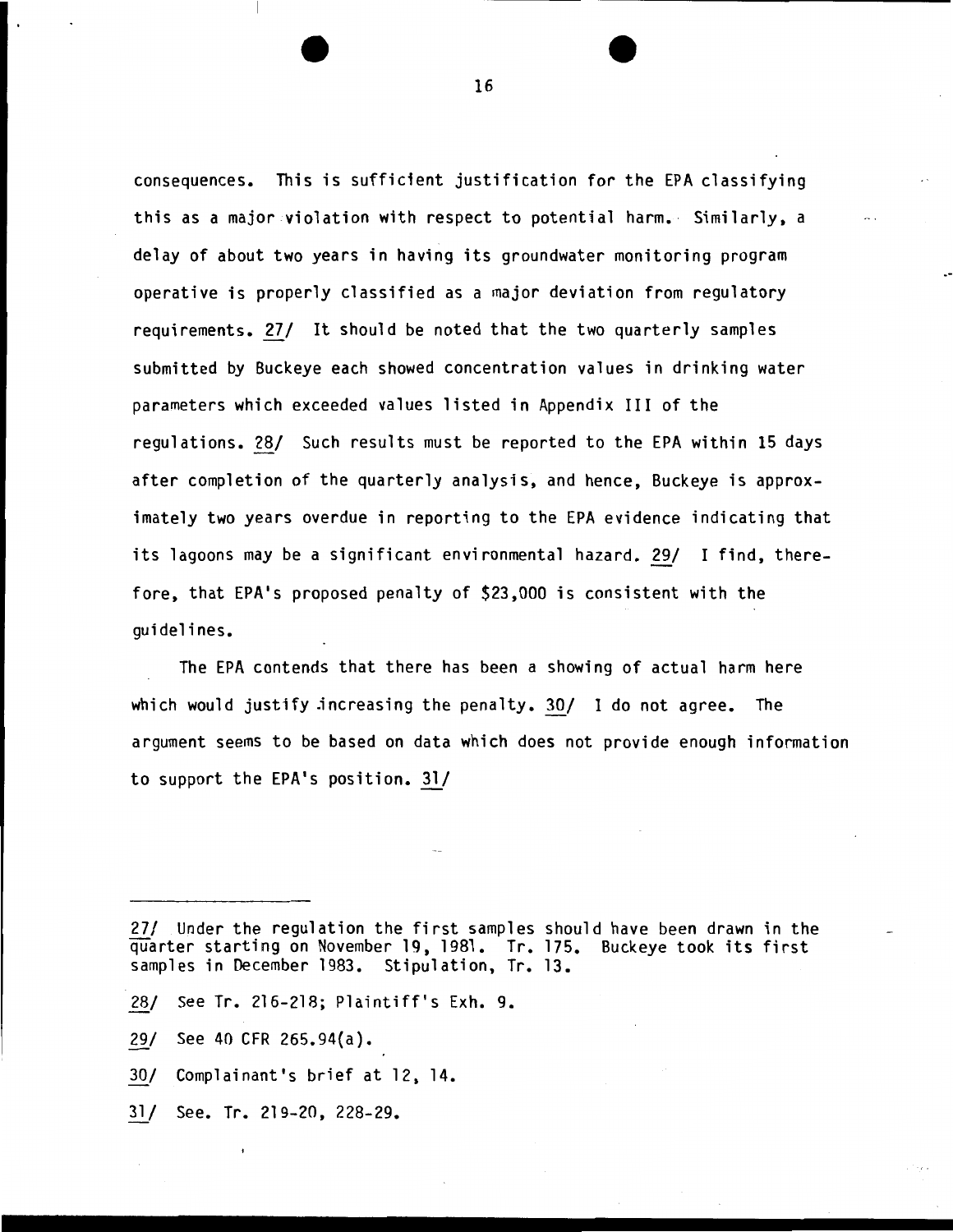#### The Remaining Violations

Complainant has proposed a penalty of \$12,000; for the other violations broken down as follows. 32/

| For failure to have a closure plan and provide<br>a cost estimate of closure. | \$2,500.00            |
|-------------------------------------------------------------------------------|-----------------------|
| For failure to comply with other financial<br>requirements.                   | 5,500.00              |
| For failure to prepare a written contingency plan.                            | 2,500.00              |
| For failure to maintain documentation of training.                            | 1,000.00              |
| For failure to achieve interim status.                                        | 500.00<br>\$12,000,00 |
|                                                                               |                       |

Buckeye delayed over 2 1/2 years in preparing a closure plan and a cost estimate of closure. It is not clear that Complainant arrived at it's proposed penalty of \$2,500 for these violations by use of the penalty matrix, but the appropriateness of the penalty can still be judged by reference to the matrix. Certainly such a long delay constitutes a major deviation from the regulatory requirements. The \$2,500 penalty falls within the upper range of the penalty for violations in this category having a minor potential for harm. Buckeye was advised by its consulting engineers as early as January 1982 to close the lagoons. 33/ Yet it did nothing about developing a closure plan so that it could promptly close the lagoons if facts had come to light showing that such action was necessary or desirable. The ability to properly close the lagoons could also have been adversely affected by Buckeye's failure to have set aside

<sup>32/</sup> Complainant's brief at 14-23.

*<sup>!</sup>ll* Respondent's Exh. 6, p. 12.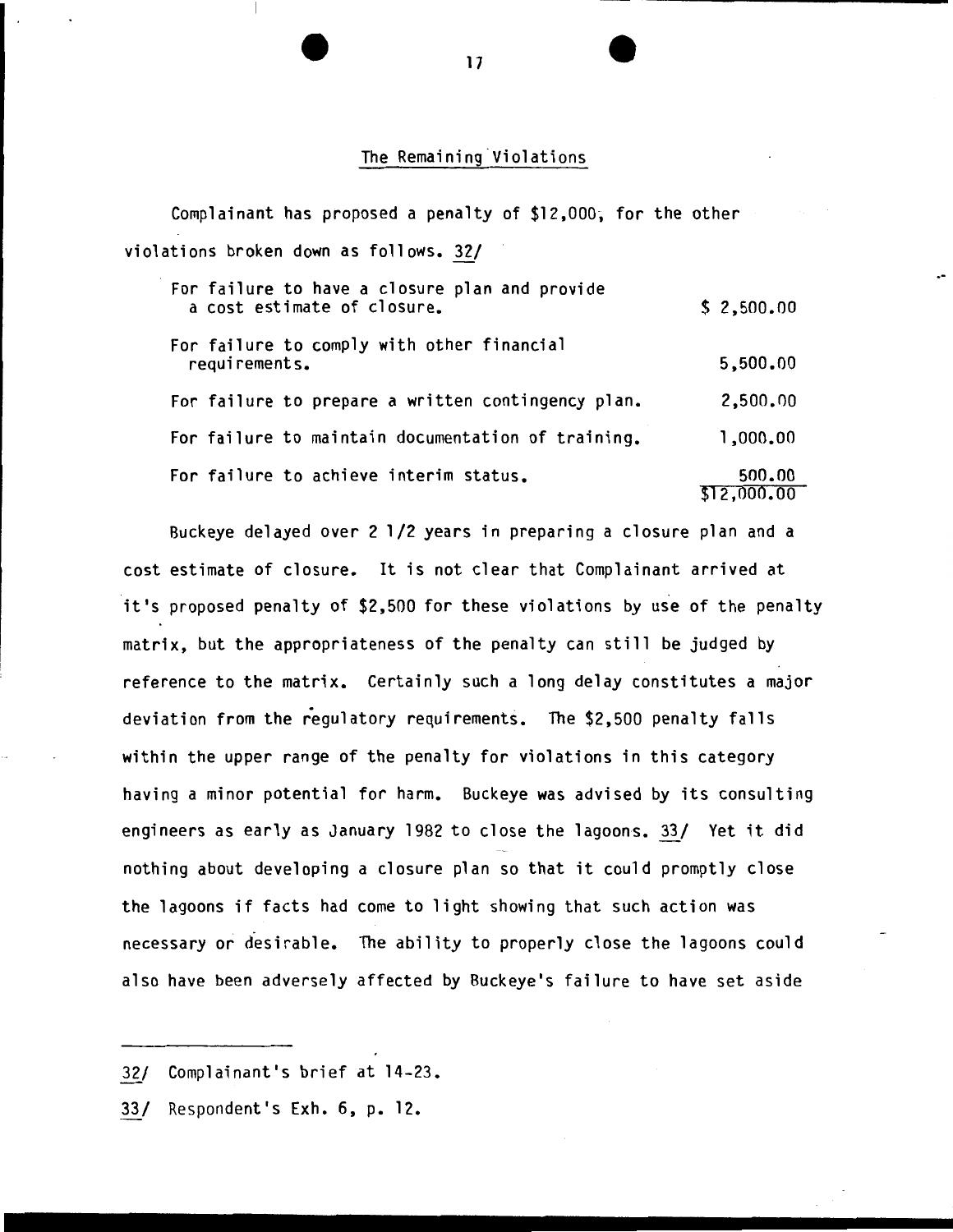sufficient funds to cover the cost of closure owing to an inadequate or incomplete cost estimate. 34/ · Under these circumstances, classifying the violations as having at least a minor potential for harm seems emminently reasonable, as does also the penalty of \$2,500.

Buckeye delayed for over a year and one-half in establishing proof of financial assurance of closure and in procuring sudden liability insurance coverage.~/ It appears to have still not procured liability insurance coverage for non-sudden occurences. 36/ Complainant's proposed penalty of \$5,500 for its violation of all three requirements would fit within the range of penalty proposed in the civil penalty policy for a violation having a moderate potential for harm and being a moderate deviation from regulating requirements. 37/ Again it is not clear that Complainant arrived at<br>this amount by attempting to use the penalty matrix, but the appropriateness of the penalty can be judged by reference to the matrix.

35/ Buckeye appears to have still not fully complied with the financial assurance requirements. See Finding of Fact No. 18 supra.

36/ See Finding of Fact No. 19, supra. In light of Buckeye's stipulation that it would obtain coverage for non-sudden occurrences by July 10, 1984 (Tr. 168), it is unnecessary to decide whether Buckeye would have qualified as a firm with sales under \$5 million, requiring it to have non-sudden liability insurance by January 16, 1985 or a firm with sales between \$5 million and \$10 million, requiring it to have the coverage by January 16, 1984. See 40 CFR 265.147{b){4) {for effective dates see 47 Fed. Reg. 16545 (April 16, 1982), and Respondent's Exh. 10 {showing that in the four year period 1980-1983, Buckeye's sales were under \$5 million for three of the years and over \$5 million for one of the years.)

*lll* Plaintiff's Exh. 10, p. 4.

<sup>34/</sup> A cost estimate based upon a proper closing plan was necessary in order to enable the owner or operator to develop sufficient funds to pay closing costs. See 46 Fed. Reg. 2818 (January 12, 1981).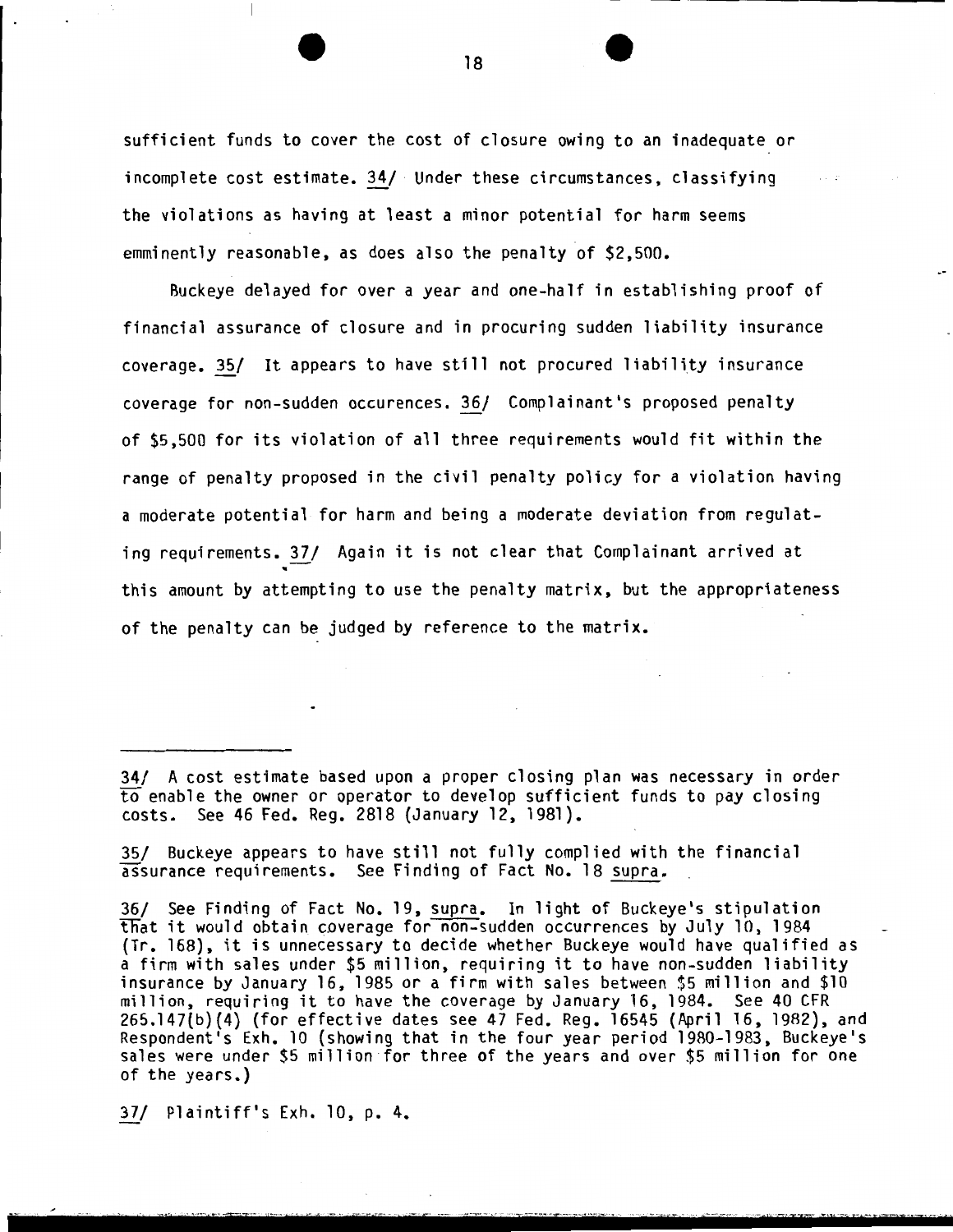Buckeye's delay in complying with two of the requirements and its still not having complied with a third requirement qualify as major deviations from regulation requirements. The financial assurance of closure, following upon the development of a closure plan and cost estimate of closure, is the third and final step in assuring that there will be sufficient funds to properly close a facility. In this case, the cost of closing the lagoons could be substantial, making it all the more important that adequate funds are actually available to accomplish the job. The liability insurance is important to the regulatory program not only because it guards against the risk of uncompensated injuries arising out of the operation of Respondent's facility, but also because it encourages owners and operators to design and operate their facilities so as to reduce the risk of harm and save insurance costs. 38/ Under this circumstances a combined penalty of \$5,500 for the three violations is appropriate even if the potential for harm for each violation is considered to be only minor.

With respect to Buckeye's delay in preparing a written contingency plan to minimize hazards to human health and the environment, Complainant argues

## *lii* Plaintiff Exh. 10, p. 4.

38/ See 47 Fed. Reg. 16545 (April 16, 1982). Assuming that Buckeye because *OT* its level of sales, was not actually required to have liability insurance for non-sudden occurences until January 1965, see supra n. 36, the letter advising when such insurance would be procurred was still important to the regulatory program, because it was a means for monitoring compliance with the requirements and for determining whether adjustments were necessary in the schedules for obtaining such insurance. See 47 Fed. Reg. 16550 (April 16, 1983).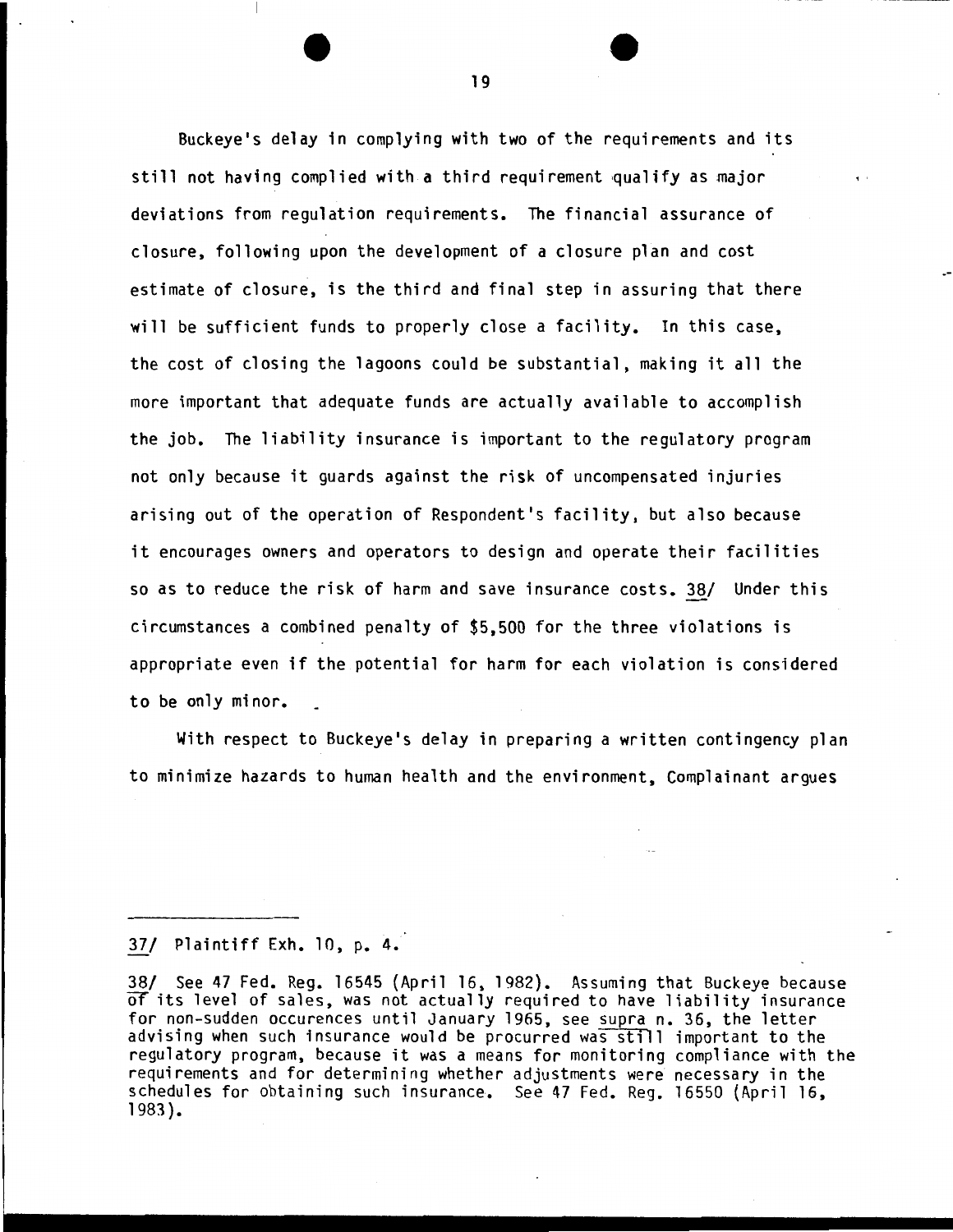that this is a serious violation because Buckeye is and has been handling wastes which are ignitable or toxic. Moreover, as of January 1982, Buckeye could have been mixing incompatible wastes, i.e. cyanide bearing wastes and spent nitric acid, which could generate hydrogen cyanide gas, an extremely toxic substance. 39/ These arguments are supported by the record and support Complainant's proposed penalty of \$2,500. 40/

In support of its penalty of \$1,000 for failure to maintain documentation of training, Complainant asserts that Buckeye's records were deficient not only in not containing written job titles and job descriptions for positions related to hazardous waste management but also in not containing a description and documentation of training or job experience for employees filling those positions. 41/ It seems clear that these records were not available at the first inspection by MDNR in August 1982. 42/ The evidence however, is inconclusive on how deficient Buckeye's personnel records were at the time of the second inspection in March 1983, except for the fact that job titles and job descriptions were missing. 43/ Job titles and job descriptions are an integral part of the records required by the EPA to determine

*ill* Complainant's brief at 20.

421 Plaintiff's Exh. 6.

431 Mr. Nguyan, the MDNR inspector in March 1983, in his inspection report noted only the absence of job titles and job descriptions and the failure of the records to indicate that personnel have taken part in an annual review of their initial training. Plaintiff's Exh. 4, pp. B-2-B-3; see also Tr. 142.

*<sup>391</sup>* Complainant's brief at 18-19.

<sup>401</sup> The proposed penalty of \$2500 falls within the range of a violation naving a minor potential for harm and being a major deviation from regulatory requirements. The delay of almost two years in preparing a contingency plan certainly constitutes a major deviation from regulatory requirements.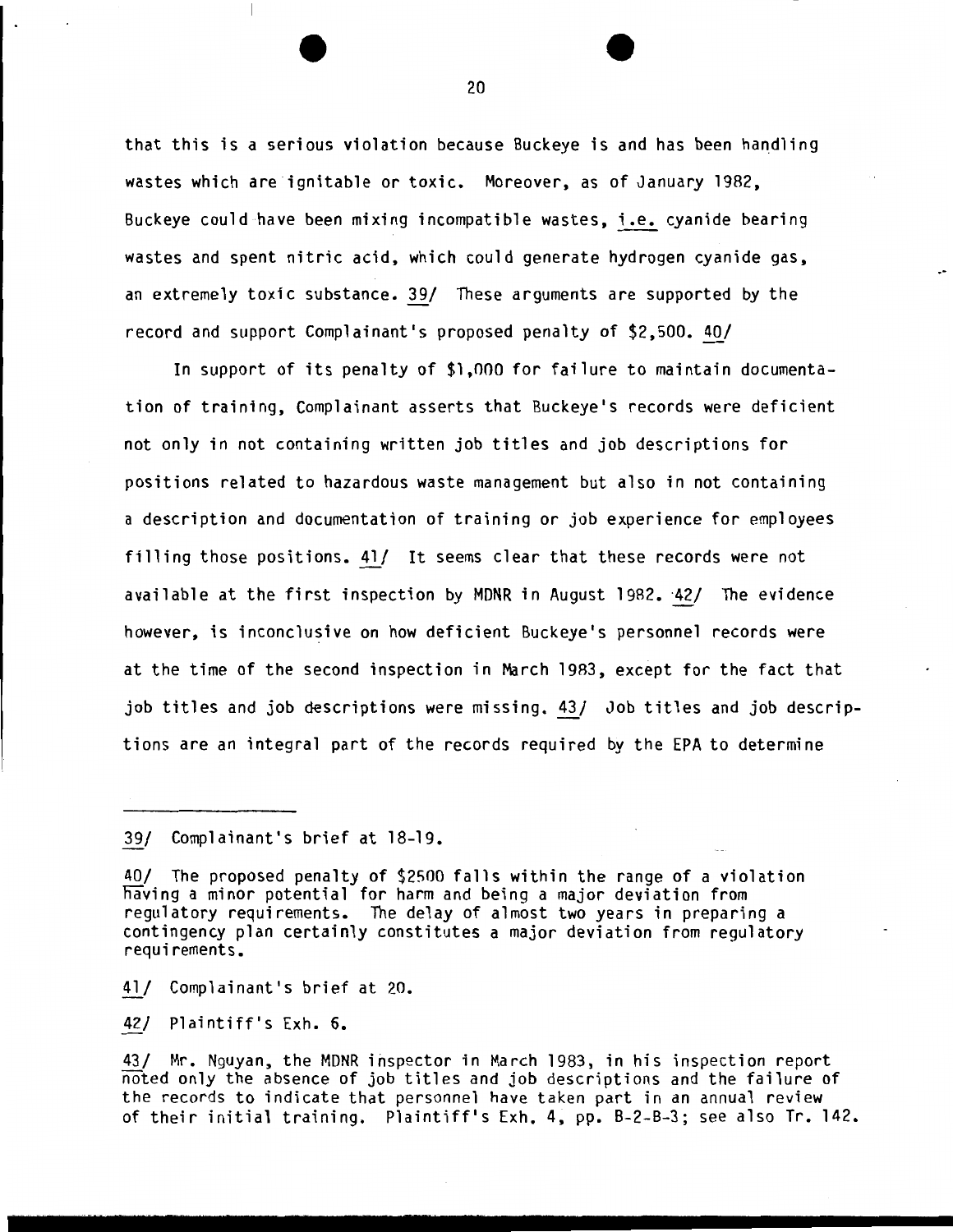whether a facility is complying with the training requirements. Their purpose is to .show that each person in a position related to hazardous waste management is receiving the level of training commensurate with that person's duties and responsibilities. 44/ The information, then, cannot be dismissed as a mere technical requirement. 45/ I find, accordingly, that an appropriate penalty for this violation is \$500. This would classify the violation as one in which there was a moderate deviation from regulatory requirements and a minor potential for harm. 46/

I finally find that Complainant's proposed penalty of \$500 for submitting an incomplete Part A permit application is also appropriate, given the nature of the violation. 47/

Accordingly, a total penalty of \$34,500 is assessed on the basis of the seriousness of the violation. It remains then to consider whether

#### 44/ See 45 Fed. Reg. 33182 (May 19, 1980).

45/ The importance of the information in this case is shown by the fact that Buckeye claims to have three people in positions directly related to hazardous waste management activities. Tr. 285. Yet the training records Buckeye produced {Respondent's Exh. 3) did not disclose whether each employee was receiving the training required for the position that employee occupied. See Tr. 124-25, 127.

46/ Plaintiff's Exh. 10, p. 10.

47/ See Complainant's brief at 21-23. Complainant treats the submission Of an incomplete Part A permit as a failure to achieve interim status. It is not clear, however, that interim status is automatically terminated by the fact that an incomplete Part A permit has been filed or even that a penalty would accrue for filing an incomplete permit. See 49 Fed. Reg. 17716 {April 23, 1984) {Preamble to EPA's amendment of 40 CFR 270.70). A penalty, however, is justified here since Buckeye as early as January 1982, had sufficient information to put it on notice that its Part A permit application was incomplete and yet did not submit a revised permit until March 1983. See Respondent's Exhs. 6, 16.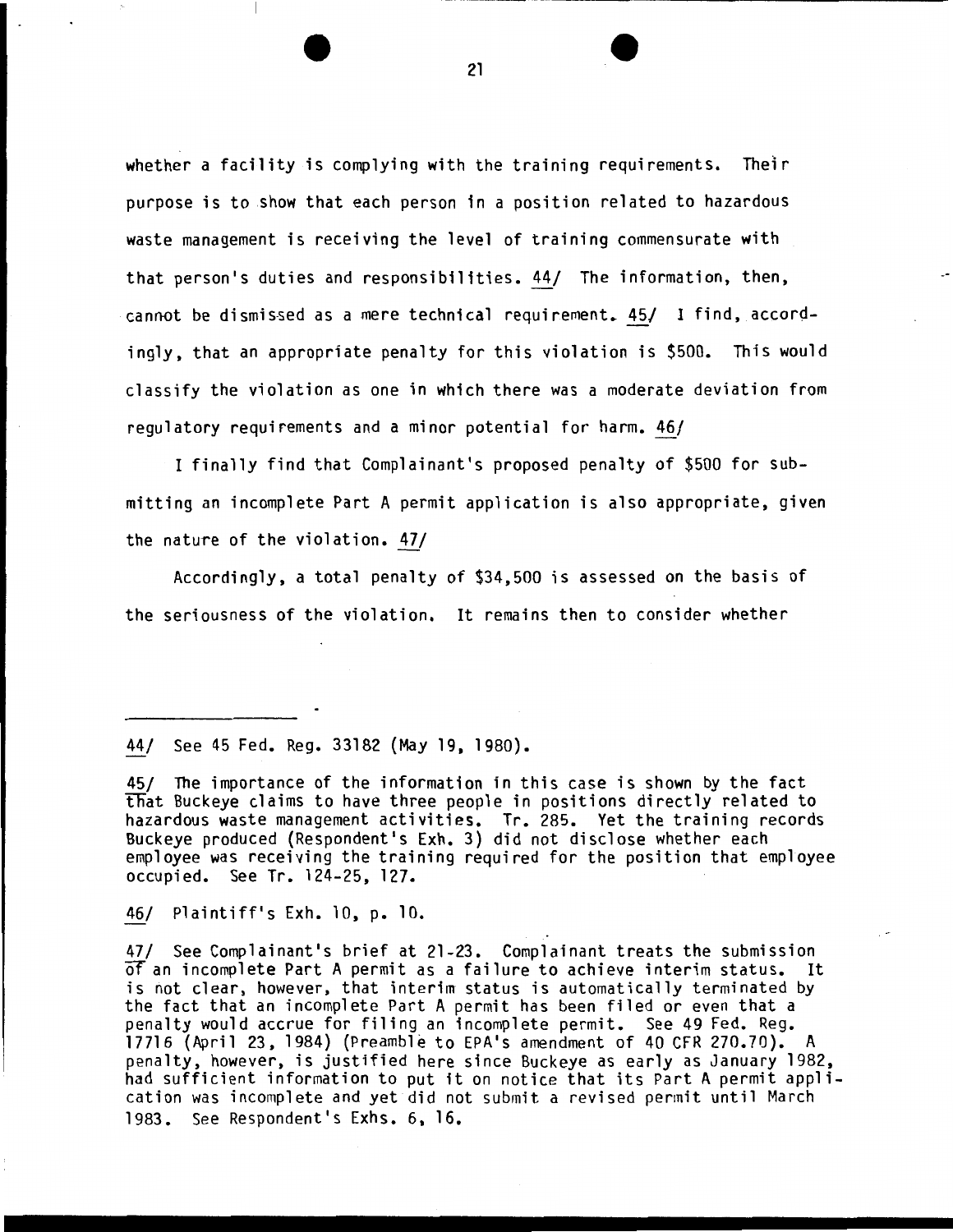the circumstances surrounding the violation justify a reduction in this initially determined amount. 48/

It is undisputed that Buckeye was put on notice of its violations by the engineering study it had done in January 1982.  $49/$  Apparently, however, it was not until the MDNR inspection in June 1982 that Buckeye took any steps to bring itself into compliance. A factor which apparently interfered with Buckeye's rate of progress, particularly with respect to installing its groundwater monitoring system, was that Buckeye had financial difficulties during this period. Indeed, by 1983, Buckeye's president testified that the situation had become critical. 50/ Nevertheless, Buckeye did proceed to bring itself into compliance by changing its waste management practices, and by having an environmental study made in October 1982, and then contracting for installation of a groundwater monitoring system in February 1983, with the monitoring wells being installed in May 1983.  $51/$ It can, of course, be argued that its rate of progress was too slow, and that Buckeye should have known this. If Buckeye believed, however, that it was proceeding in a satisfactory manner, nothing appears to have been said during the second MDNR inspection in March 1983, to indicate otherwise. Unlike the practice followed by MDNR after its first inspection, the first

49/ Respondent's Exh. 6.

50/ Tr. 389.

51/ See Respondent's Exhs. 7, 9, 10; Tr. 296, 310.

<sup>48/</sup> The RCRA penalty policy would take account of the following factors Tn any final determination of the amount of the penalty: good faith efforts to comply or lack of good faith, degree of willfullness and negligence, history of non-compliance, ability to pay, and other "unique factors". Plaintiff's Exh. 10, p. 4.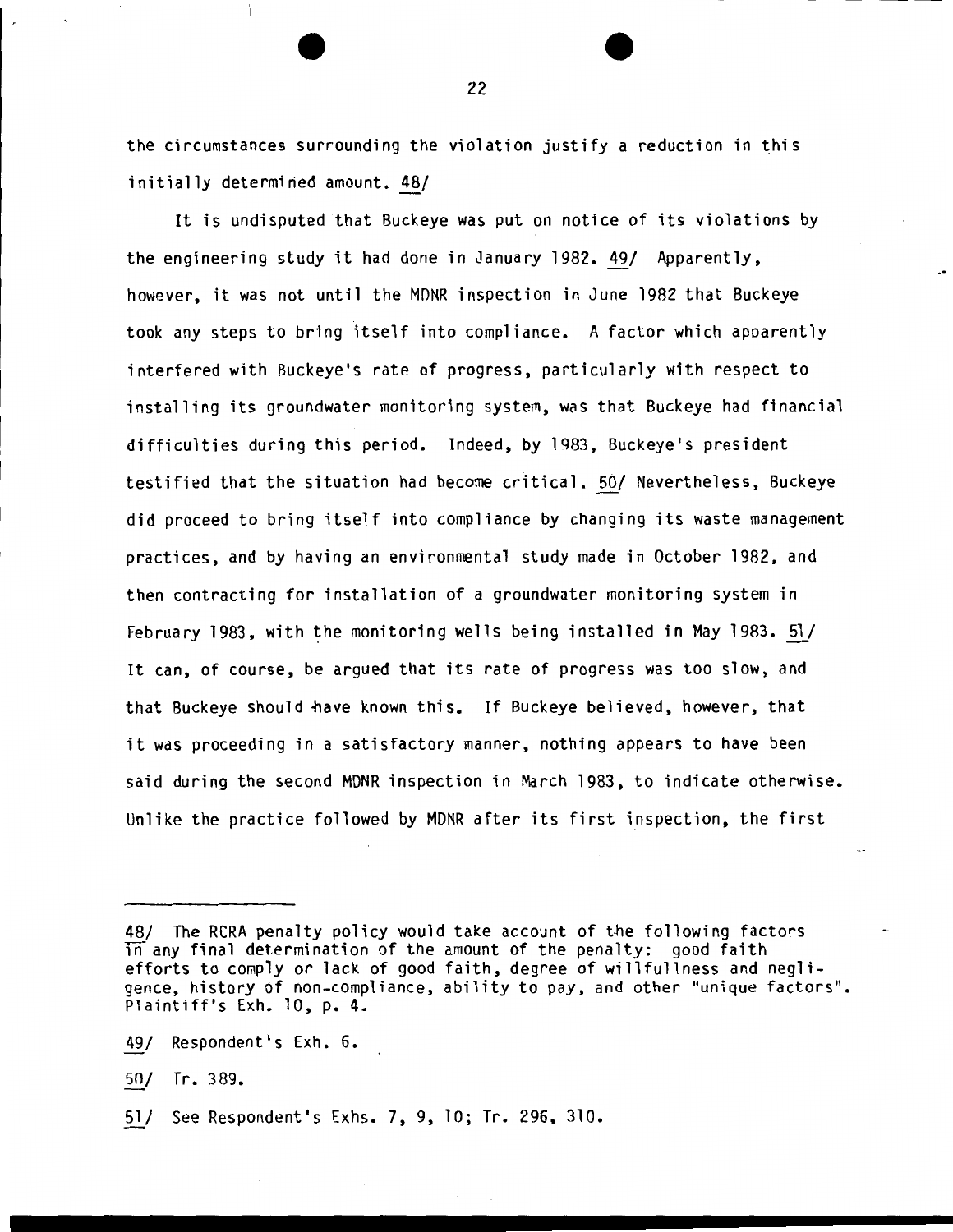notification that Buckeye received that it was still considered to be in violation was the EPA's complaint in November 1983. 52/ Upon receipt of the complaint it did immediately attempt tocomply with the compliance order.

Under the circumstances stated above, I do not agree with Complainant's statement that Buckeye has evidenced a "reckless disregard" of its obligation to comply with the regulations. 53/ It was faced with a serious financial problem and was endeavoring to comply with a measure of good faith under those conditions. Unfortunately, what detracts from the persuasiveness of its showing of good faith is its delay in submitting the groundwater monitoring sampling results. 54/ Also, Buckeye appears to have disregarded its representation that it would obtain insurance coverage for non-sudden occurrences by July 10, 1984, without providing any explanation therefore. 55/ Accordingly, I find that no reduction in penalty is warranted. It is recommended, however, that the EPA consider a delayed payment schedule for payment of the penalty or an installment payment, if Buckey's financial condition is still such that payment in one sum would adversely affect Buckeye's ability to continue in business. 56/

- 53/ See Complainant's brief at 6.
- 54/ Finding of Fact No. 16, supra.
- 55/ Finding of Fact No. 19, supra.
- 56/ See RCRA penalty policy, Plaintiff's Exh. 10, p. 20.

<sup>52/</sup> Between the first MDNR inspection in June 1982 and the second Tnspection in March 1983, the EPA appears to have changed its policy about notifying a facility of violations found during an inspection, if the violation is a "Class I" violation. See Tr. 156-59.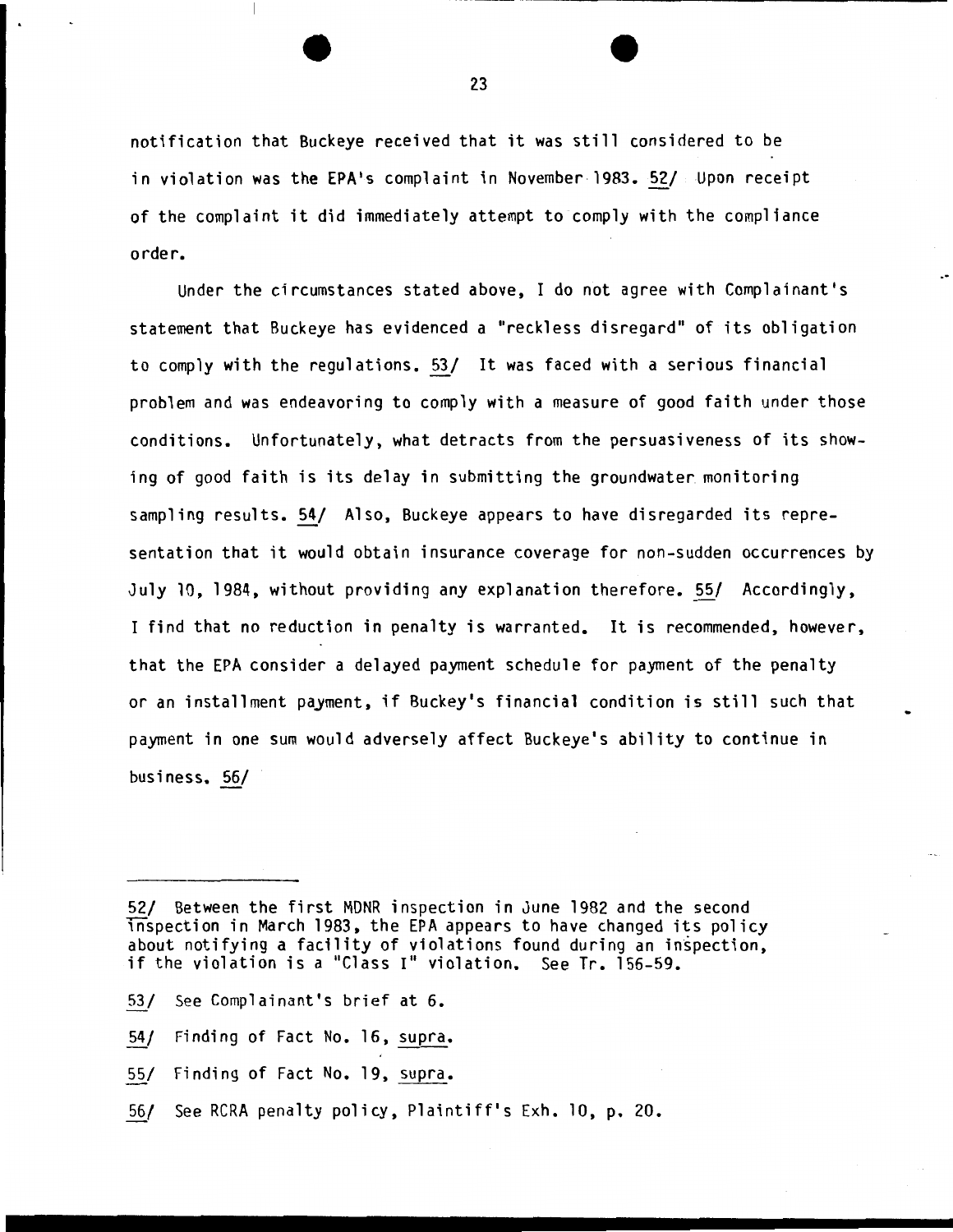## The Compliance Order

The compliance order considered here is that proposed by Complainant in the final order submitted with its main brief.

The only part of the order found to be inappropriate is paragraph 2.b., requiring Buckeye to put into effect the more extensive grundwater monitoring required when the initial screening discloses a significant increase {or in the case of pH a decrease) of one or more of the specified parameters over background level. Complainant argues that this is necessary because Buckeye knows or assumes that the lagoons have contaminated the groundwater. 57/ The record does not support this claim. 58/ In determining the appropriate order to be entered, it is recognized that Buckeye has now installed and implemented a groundwater monitoring program. There has been considerable evidence pro and con on whether the program complies with the interim standards. 59/ Many of the EPA's concerns, as testified to by Mr. Boyle, appear to be based upon a lack of sufficient data from Buckeye to properly evaluate the monitoring. 60/ In some cases Buckeye has responded .to those concerns by simply having its expert, Mr. Waters, state very generally his disagreement with Mr. Boyle's objections. 61/ It is also unclear whether the EPA's objection to the wells not being located

- 57/ Complainant's brief at 32-33.
- 58/ See Tr. 324-26, 339, 346-48.
- 59/ See generally Boyle's testimony, Tr. 168-233, and Waters testimony,  $Tr. 310-24.$
- 6()/ See e.g. Tr. 188-196, 211-212.
- §l/ See e.g. Tr. 335, 339.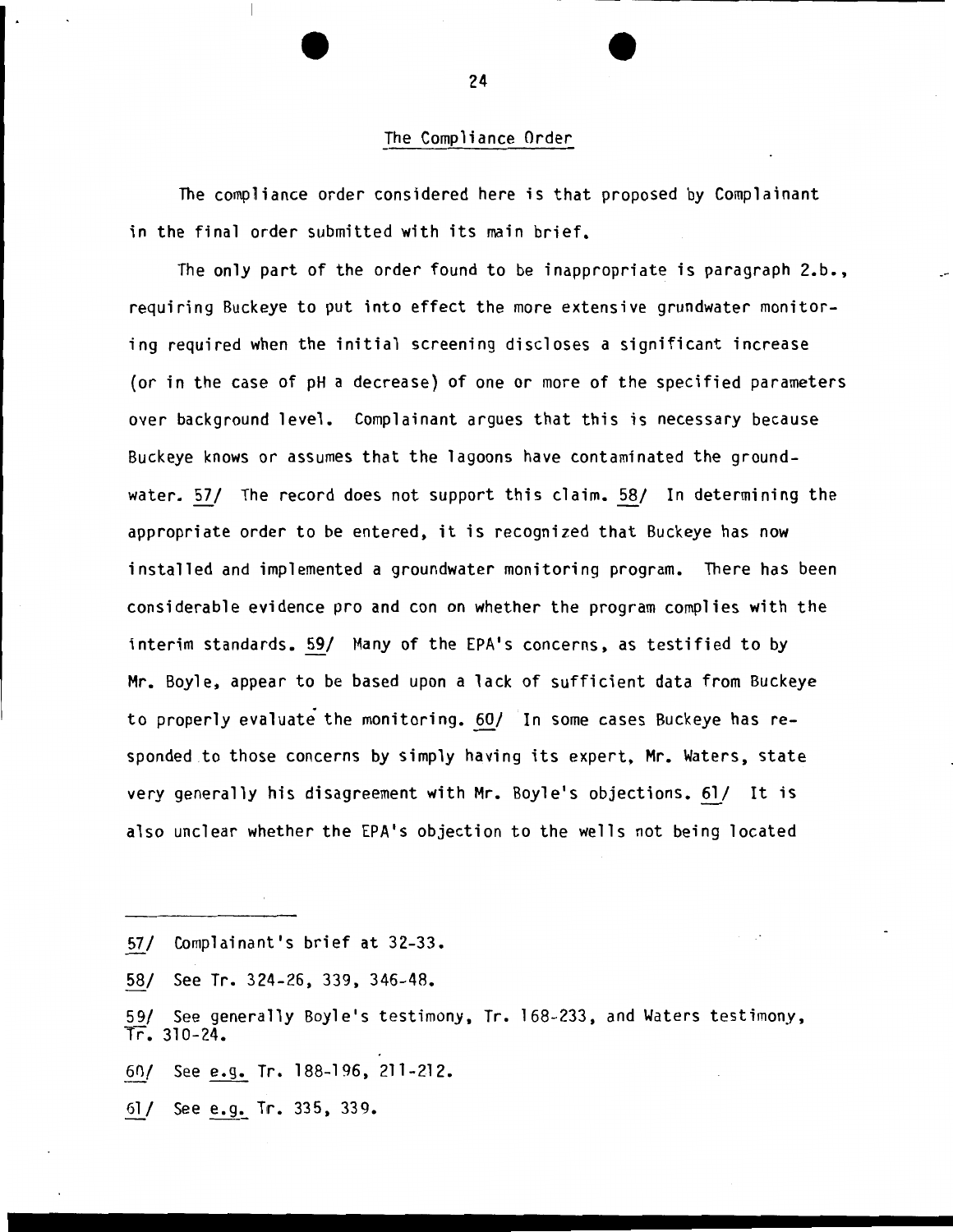closer to the perimeter of the lagoons is one of substance. 62/ Rather than attempt to resolve such technical questions as have been raised. about the adequacy of Buckeye's monitoring on what does seem to be insufficient data, the order will provide that Buckeye's monitoring system must be approved by the EPA Region V as meeting the requirements of 40 CFR 265.91. This will give Buckeye the opportunity to provide the EPA with sufficient data to satisfy the EPA's concerns about the adequacy of Buckeye's system to monitor the effect of the lagoons upon the groundwater, if, in fact, it is able to do so

# ORDER *§i/*

Pursuant to the Solid Waste Disposal Act, as amended, section 3008, 42 U.S.C. 6928, the following order is entered against Respondent Buckeye Products Corporation:

- 1. a. A civil penalty of \$34,500 is assessed against Respondent for violations of the Solid Waste Disposal Act found herein.
	- b. Payment of the penalty assessed herein shall be made by forwarding to the Regional Hearing Clerk a cashier's check or certified check payable to the United States of America, in the full amount within sixty {60) days after service of this order upon Respondent, unless upon application by Respondent prior thereto, the Regional Administrator approves a delayed payment schedule, or an installment payment plan with interest.

62/ See Tr. 317-18.

<sup>63/</sup> Unless an appeal is taken pursuant to 40 CFR 22.30, or the Administrator elects to review this decision on his own motion, the decision shall become the final order of the Administrator. See 40 CFR 22.27{c).